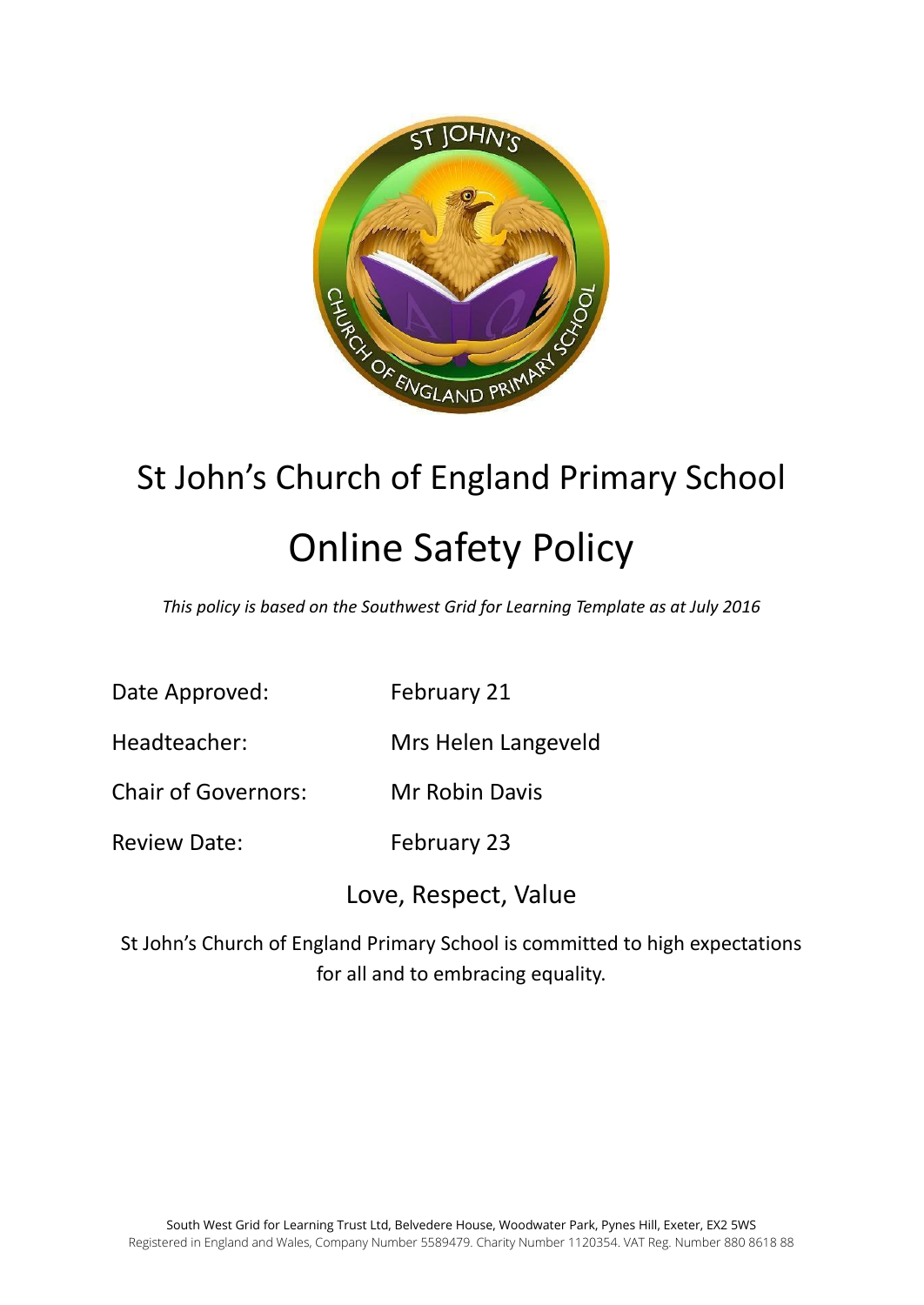

Development / Monitoring / Review of this Policy

This Online Safety policy has been developed by a working group made up of: Greg Clough, Helen Langeveld and members of the Watford Girls Grammar School (WGGS) IT Department and in coming months and years we will involve the following as we follow the 360 degree review tool to evolve this policy as the school's infrastructure and pupils ages grow:

- Headteacher / Senior Leaders
- Online Safety Officer
- Staff including Teachers, Support Staff, Technical staff
- Governors / Board
- Parents and Carers
- Community users

Consultation with the whole school community will now take place through a range of formal and informal meetings.

# Schedule for Development / Monitoring / Review

| This Online Safety policy was approved by the Governing Body on:                                                                                                                                                                                                           | Spring 19                                                                                                                                                                                                                                                                                            |
|----------------------------------------------------------------------------------------------------------------------------------------------------------------------------------------------------------------------------------------------------------------------------|------------------------------------------------------------------------------------------------------------------------------------------------------------------------------------------------------------------------------------------------------------------------------------------------------|
| The implementation of this Online Safety policy will be monitored by<br>the:                                                                                                                                                                                               | Senior Leadership Team                                                                                                                                                                                                                                                                               |
| Monitoring will take place at regular intervals:                                                                                                                                                                                                                           | At least once a year                                                                                                                                                                                                                                                                                 |
| The Governing Body will receive a report on the implementation of<br>the Online Safety Policy generated by the monitoring group (which<br>will include anonymous details of online safety incidents) at regular<br>intervals:                                              | At least once a year                                                                                                                                                                                                                                                                                 |
| The Online Safety Policy will be reviewed annually, or more regularly<br>in the light of any significant new developments in the use of the<br>technologies, new threats to online safety or incidents that have taken<br>place. The next anticipated review date will be: | Autumn 19                                                                                                                                                                                                                                                                                            |
| Should serious online safety incidents take place, the following<br>external persons / agencies should be informed:                                                                                                                                                        | Cheryl McMillan-Jackson<br>Safeguarding Governor,<br>Jeremy Hirst, Diocesan<br>Safeguarding Officer, 01727<br>818107 or 07867 350886<br>safequarding@stalbans.anglican.or<br>q Hertfordshire, LADO<br>LADO.Referral@hertfordshire.gov.u<br>k or HCC Customer Service Centre<br>0300 123 4043, Police |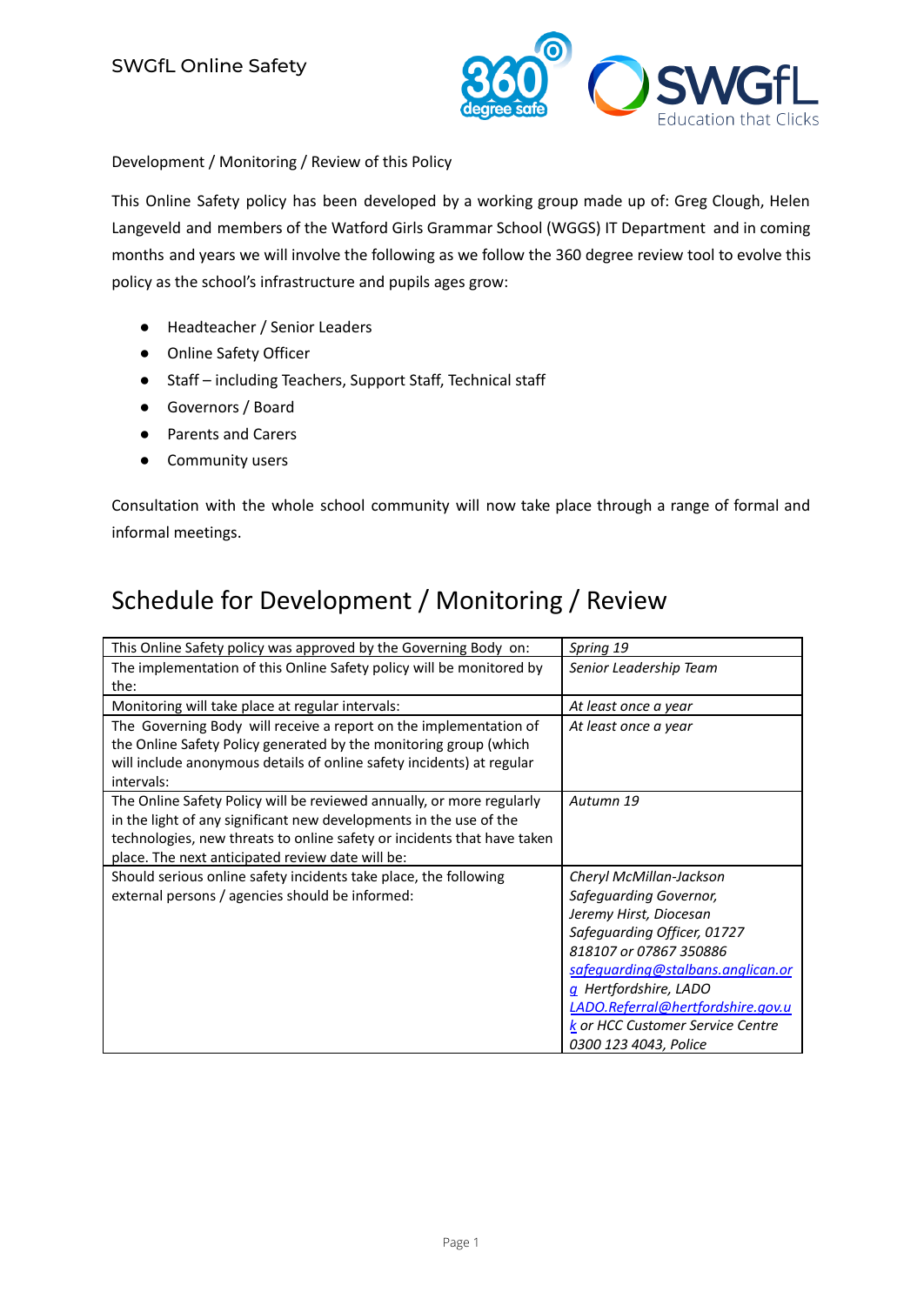

The school will monitor the impact of the policy using:

- Logs of reported incidents will be recorded through Every Issues. ICT coordinator will log this in ICT admin and seek a resolution
- Monitoring logs of internet activity (including sites visited) / filtering through Google Vault.
- WGGS to run a regular check on the RM filter and report back to the ICT coordinator.
- As school develops surveys / questionnaires of
	- o pupils
	- o parents / carers
	- o staff

### Scope of the Policy

This policy applies to all members of the school community (including staff, pupils, volunteers, parents / carers, visitors and community users) who have access to and are users of the school ICT systems and / or wifi, both in and out of the school.

The Education and Inspections Act 2006 empowers Head teachers to such extent as is reasonable, to regulate the behaviour of pupils when they are off the *school* site and empowers members of staff to impose disciplinary penalties for inappropriate behaviour. This is pertinent to incidents of cyber-bullying or other Online Safety incidents covered by this policy, which may take place outside of the *school*, but is linked to membership of the school. The 2011 Education Act increased these powers with regard to the searching for electronic devices and the deletion of data. In the case of both acts, action can only be taken over issues covered by the published Behaviour Policy.

St John's School will deal with such incidents within this policy and associated behaviour and anti-bullying policies and will, where known, inform parents / carers of incidents of inappropriate Online Safety behaviour that take place out of school.

# Roles and Responsibilities

The following section outlines the online safety roles and responsibilities of individuals and groups within the school: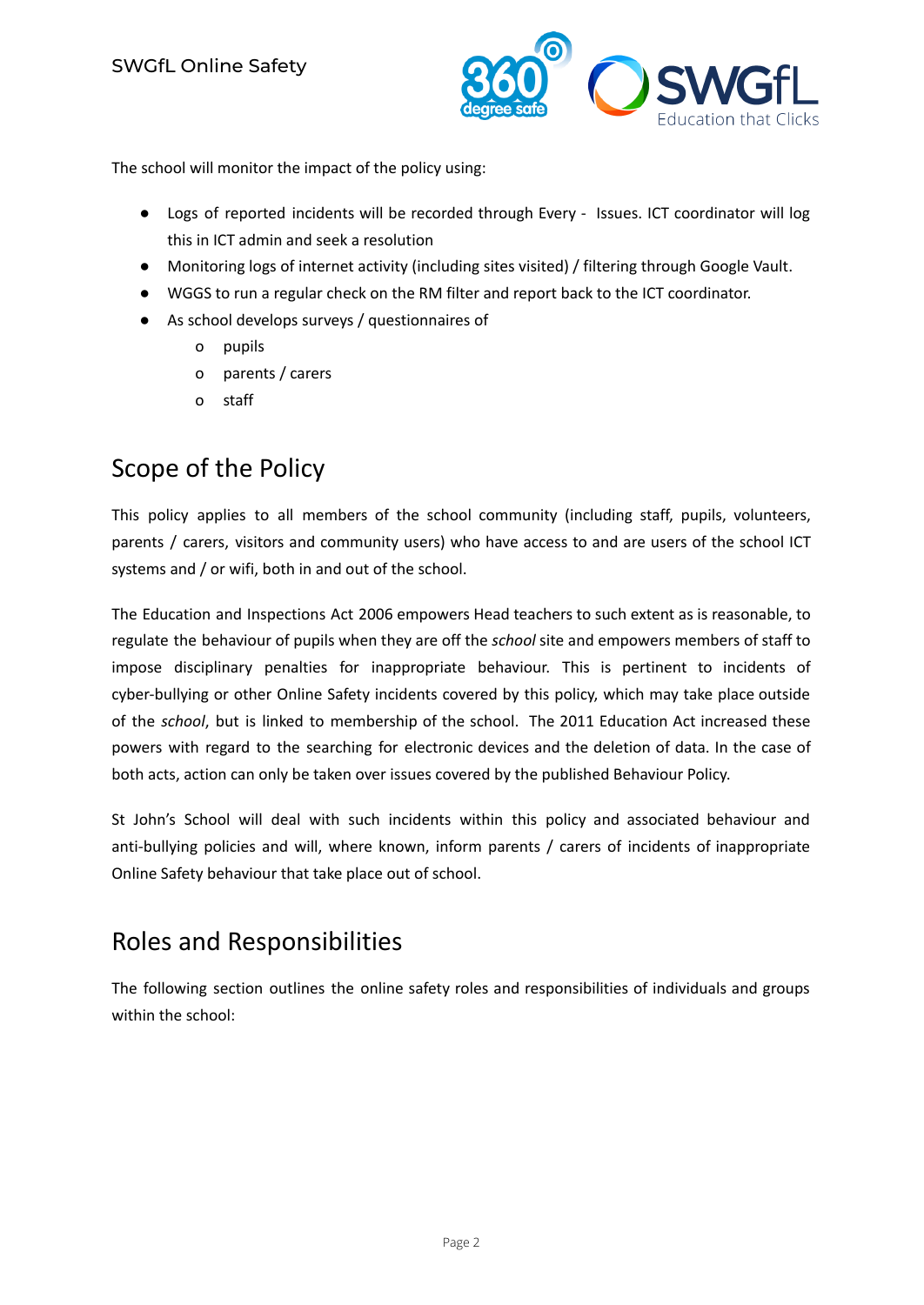

#### Governors:

Governors are responsible for the approval of the Online Safety Policy and for reviewing the effectiveness of the policy. This will be carried out by the Governors receiving regular information about online safety incidents and monitoring reports. Libby Grundy, a member of the Governing Body, has taken on the role of Online Safety Governor. The role of the Online Safety Governor will include:

- regular meetings with the Online Safety Co-ordinator (HT and WGGS)
- attendance at Online Safety Group meetings
- regular monitoring of online safety incident logs
- regular monitoring of filtering / change control logs
- reporting to relevant Governors' meeting

#### Headteacher and Senior Leaders:

- The Headteacher has a duty of care for ensuring the safety (including online safety) of members of the school community, though the day to day responsibility for online safety will be delegated to the Online Safety Co-ordinator (DSP)
- The Headteacher and (at least) another member of the Senior Leadership Team should be aware of the procedures to be followed in the event of a serious online safety allegation being made against a member of staff. (see flow chart on dealing with online safety incidents – included in a later section – "Responding to incidents of misuse" and relevant HR disciplinary procedures).
- The Headteacher / Senior Leaders are responsible for ensuring that the Online Safety Coordinator and other relevant staff receive suitable training to enable them to carry out their online safety roles and to train other colleagues, as relevant*.*
- The Headteacher/ Senior Leaders will ensure that there is a system in place to allow for monitoring and support of those in school who carry out the internal online safety monitoring role. This is to provide a safety net and also support to those colleagues who take on important monitoring roles. The Senior Leadership Team will receive regular monitoring reports from the Online Safety Co-ordinator.
- WGGS to work with the Headteacher on appropriate monitoring as the school systems and pupil numbers grow and BOOST to provide additional help and support as needed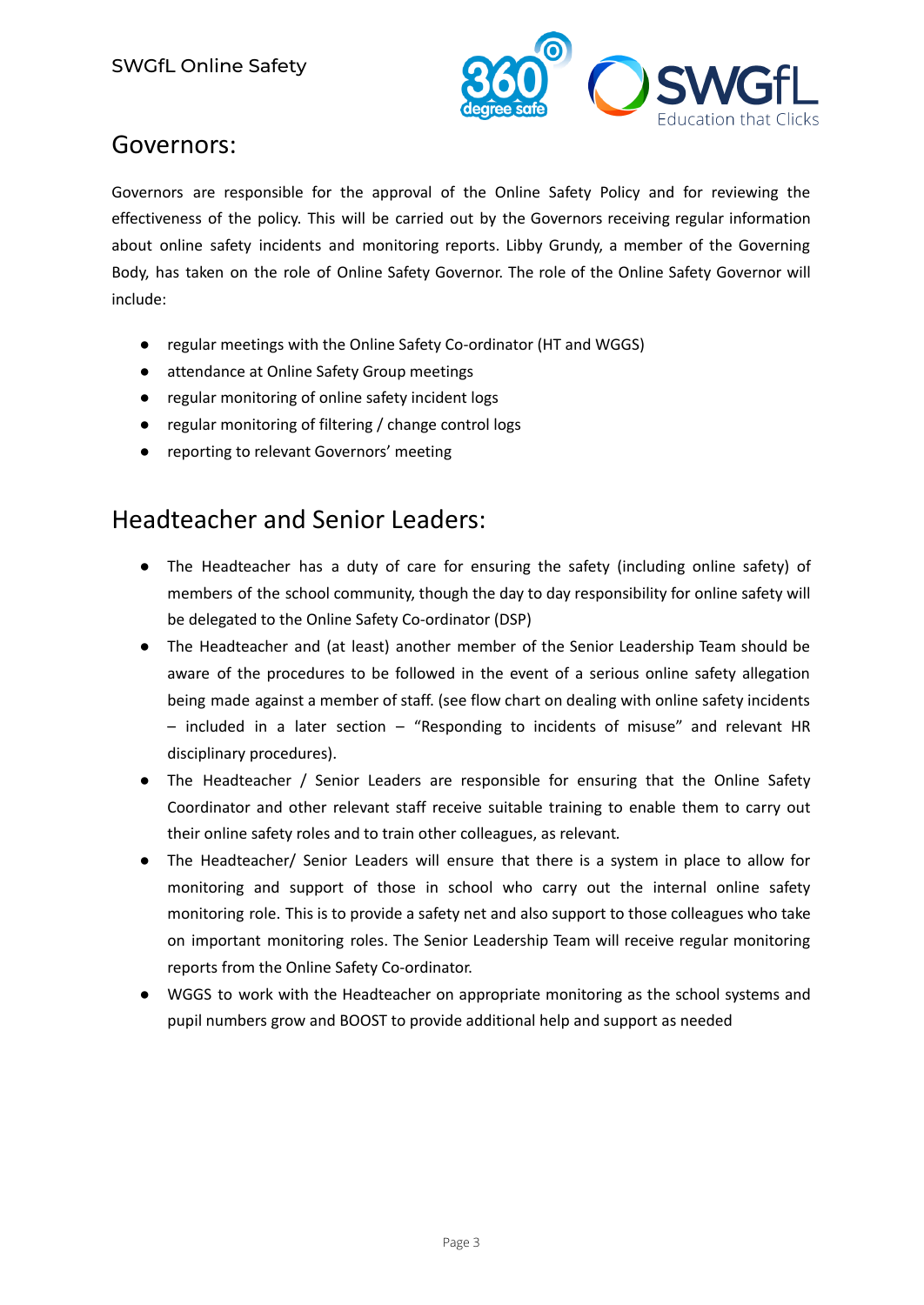

# Online Safety Coordinator:

In our early years this role will be split between the HT and WGGS IT team and developed and grown along with the school's systems and pupil numbers supported by the SWGfL resources and the school's IT contractor.

- leads the Online Safety Group
- takes day to day responsibility for online safety issues and has a leading role in establishing and reviewing the school online safety policies / documents
- ensures that all staff are aware of the procedures that need to be followed in the event of an online safety incident taking place.
- provides training and advice for staff
- liaises with school technical staff
- receives reports of online safety incidents and creates a log of incidents to inform future online safety developments.
- meets regularly with Online Safety Governor to discuss current issues, review incident logs and filtering / change control logs
- attends relevant meeting / committee of Governors
- reports regularly to Senior Leadership Team

# Technical staff: (WGGS and Joskos)

The Technical Staff are responsible for ensuring:

- **●** that the school's technical infrastructure is secure and is not open to misuse or malicious attack
- **●** that the school meets required online safety technical requirements and any Online Safety Policy / Guidance that may apply.
- **●** that users may only access the networks and devices through a properly enforced complex password protection policy.
- the filtering is applied and updated on a regular basis (WGGS) and that its implementation is not the sole responsibility of any single person by ensuring the filter exceptions (regular blocking) are reported to and reviewed by the Online Safety Committee at every meeting.
- that they keep up to date with online safety technical information in order to effectively carry out their online safety role and to inform and update others as relevant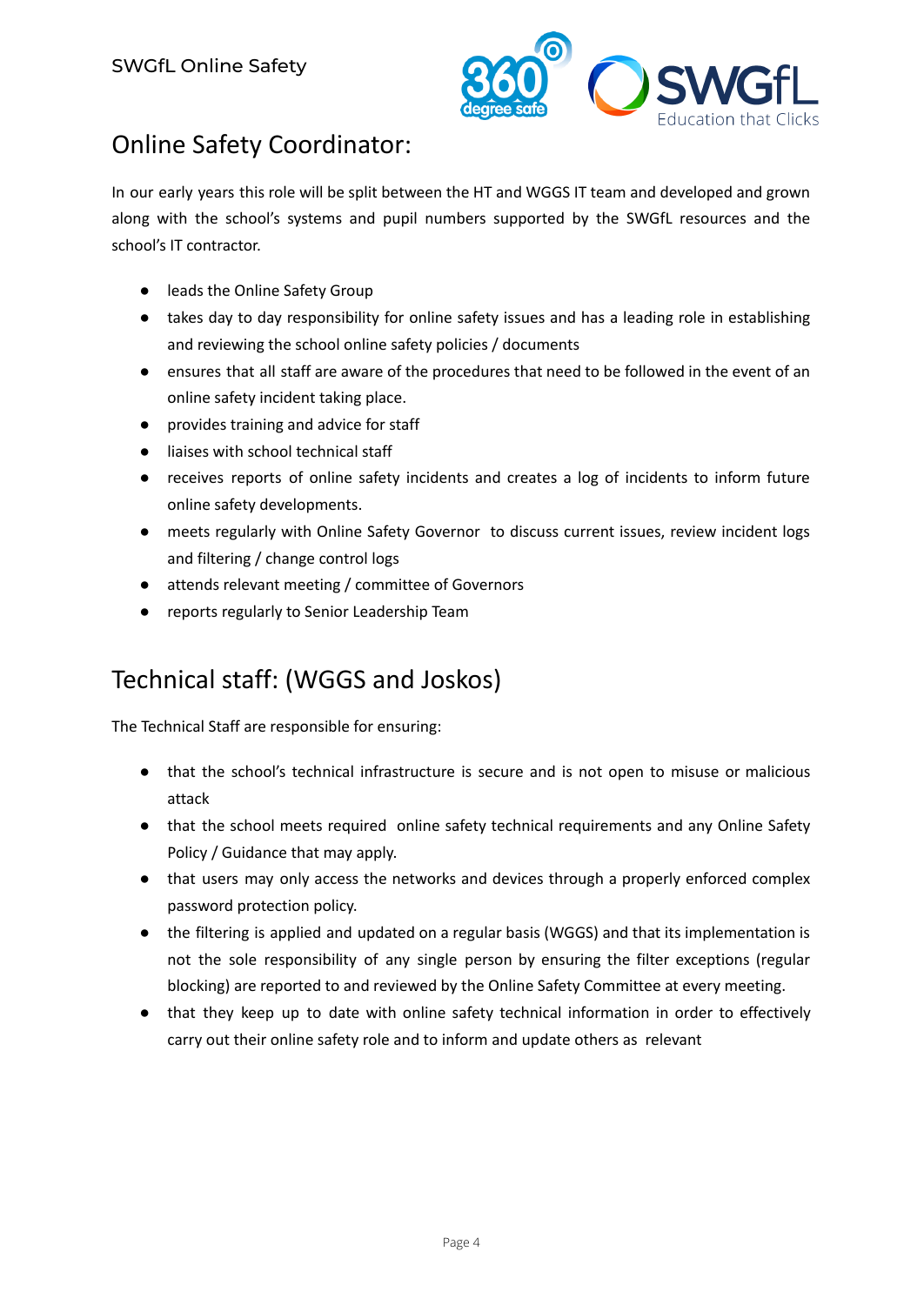

● that the use of the school's ICT systems is regularly monitored via the RM Dashboard Reporting (WGGS) in order that any misuse / attempted misuse can be reported to the Head Teacher or Online Safety Coordinator for investigation, action or sanction.

# Teaching and Support Staff

Are responsible for ensuring that:

- **●** they have an up to date awareness of online safety matters and of the current school Online Safety Policy and practices
- **●** they have read, understood and signed the Staff Acceptable Use Policy (AUP) (Code of Conduct)
- **●** they report any suspected misuse or problem to the Headteacher or Online Safety Coordinator for investigation / action / sanction
- **●** all digital communications with pupils / parents / carers should be on a professional level and only carried out using official school systems
- online safety issues are embedded in all aspects of the curriculum and other activities
- pupils understand and follow the Online Safety Policy (as appropriate) and acceptable use policies
- pupils have a good understanding of research skills and the need to avoid plagiarism and uphold copyright regulations (Y2 onwards)
- they monitor the use of digital technologies, mobile devices, cameras etc in lessons and other school activities (where allowed) and implement current policies with regard to these devices
- in lessons where internet use is pre-planned pupils should be guided to sites checked as suitable for their use and that processes are in place for dealing with any unsuitable material that is found in internet searches

# Designated Safeguarding Lead (HT)

Should be trained in Online Safety issues and be aware of the potential for serious child protection / safeguarding issues to arise from:

- sharing of personal data
- access to illegal / inappropriate materials
- inappropriate online contact with adults / strangers
- potential or actual incidents of grooming
- cyber-bullying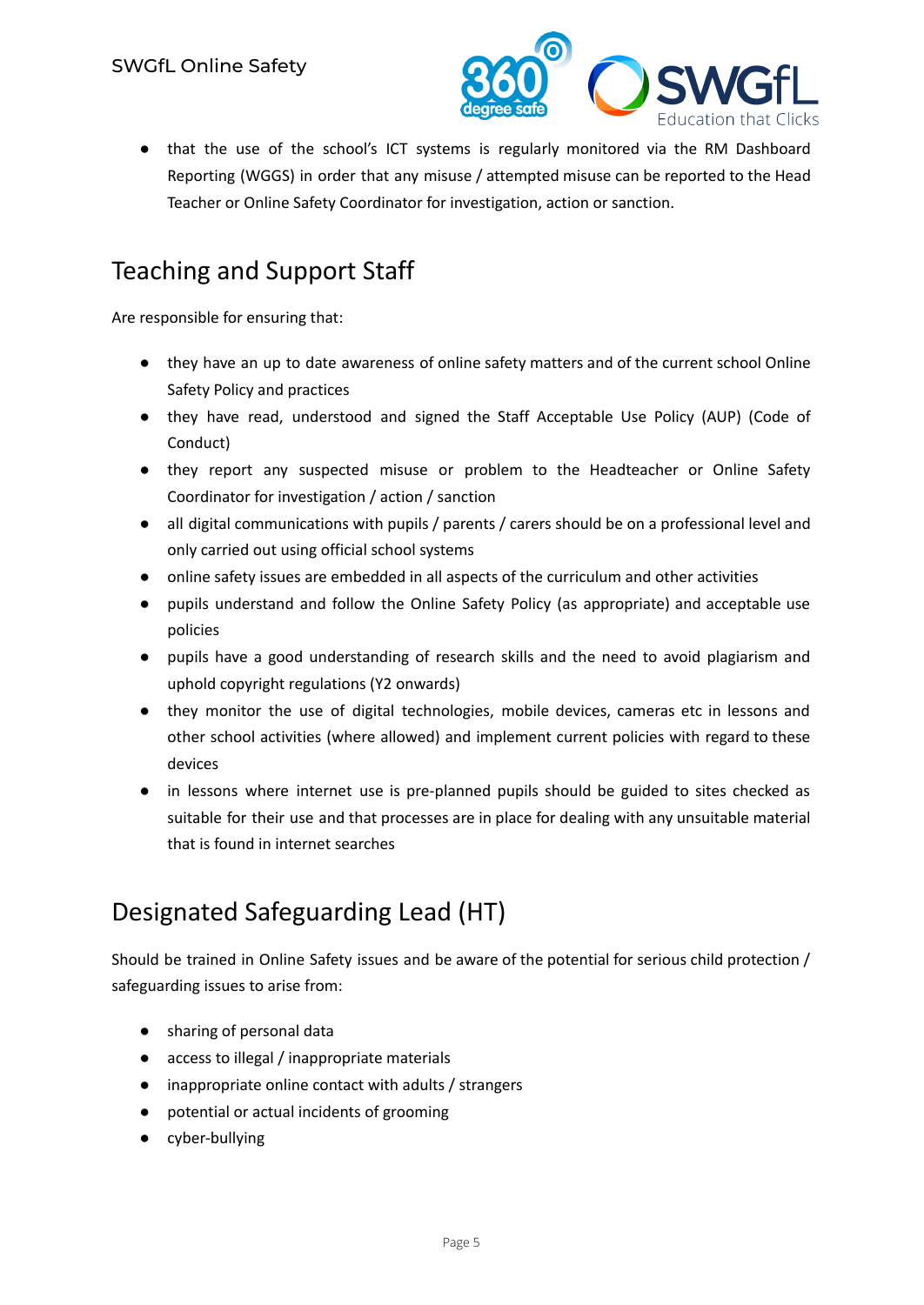

# Online Safety Group

The Online Safety Group provides a consultative group that has wide representation from the school community including pupils and parent / careers, with responsibility for issues regarding online safety and the monitoring the Online Safety Policy including the impact of initiatives. The group will also be responsible for regular reporting to the Governing Body.

Members of the Online Safety Group will assist the Online Safety Coordinator (or other relevant person, as above) with:

- the production / review / monitoring of the school Online Safety Policy / documents.
- the production / review / monitoring of requests for filtering changes.
- mapping and reviewing the online safety curricular provision ensuring relevance, breadth and progression
- monitoring internet / incident logs
- consulting stakeholders including parents / carers and the pupils about the online safety provision
- monitoring improvement actions identified through use of the 360 degree safe self-review tool.

#### Pupils:

- are responsible for using the school digital technology systems in accordance with the Pupil Acceptable Use Agreement
- will be expected to learn age appropriate research skills and the need to avoid plagiarism and uphold copyright regulations
- need to understand the importance of reporting abuse, misuse or access to inappropriate materials and know how to do so
- will be expected to know and understand policies on the use of mobile devices and digital cameras. They should also know and understand policies on the taking / use of images and on cyber-bullying.
- should understand the importance of adopting good online safety practice when using digital technologies out of school and realise that the school's Online Safety

Policy covers their actions out of school, if related to their membership of the school.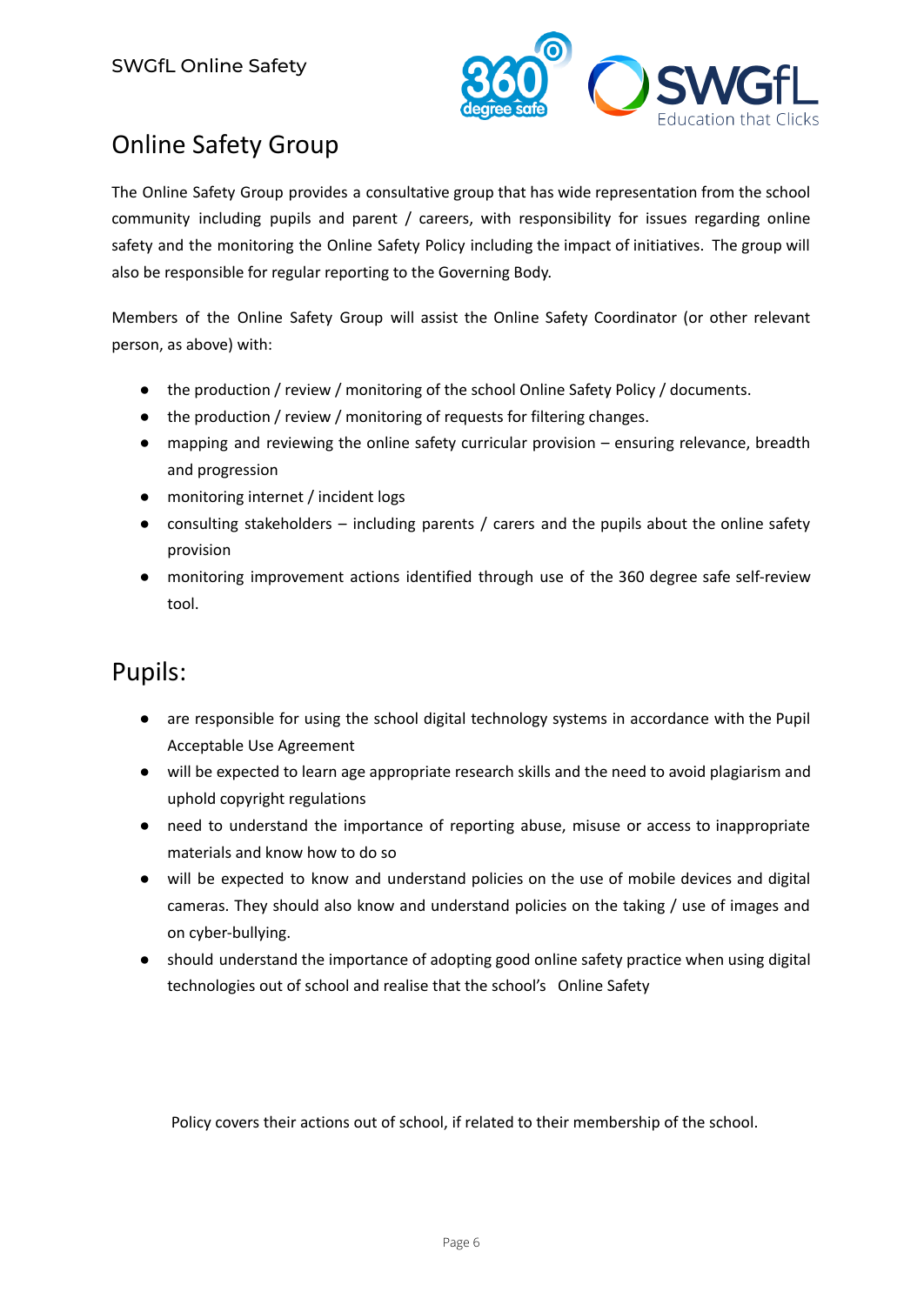

# Parents / Carers

Parents / Carers play a crucial role in ensuring that their children understand the need to use the internet / mobile devices in an appropriate way. The school will take every opportunity to help parents understand these issues through parents' evenings, newsletters, letters, website and information about national / local online safety campaigns / literature. Parents and carers will be encouraged to support the school in promoting good online safety practice and to follow guidelines on the appropriate use of:

- digital and video images taken at school events
- access to parents' sections of the website and online student / pupil records
- their children's personal devices and in the school (where this is allowed)

#### Community Users:

The School's use of Cloud Computing means that there is no local domain and consequently any person can safely use the school's wifi and will benefit from the inheriting filtering protection. Community Users and all guests to the school access the wifi via one of the guest logins.

# Education – pupils

Whilst regulation and technical solutions are very important, their use must be balanced by educating pupils to take a responsible approach. The education of pupils in online safety is therefore an essential part of the school's online safety provision. Children and young people need the help and support of the school to recognise and avoid online safety risks and build their resilience.

Online safety should be a focus in all areas of the curriculum and staff should reinforce online safety messages across the curriculum. The online safety curriculum should be broad, relevant and provide progression, with opportunities for creative activities and will be provided in the following ways:

- Our planned online safety curriculum should be provided as part of Computing / PHSE / other lessons and should be regularly revisited. Rising Stars Switched on Computing - every module covers online safety.
- Key online safety messages should be reinforced as part of a planned programme of assemblies and tutorial / pastoral activities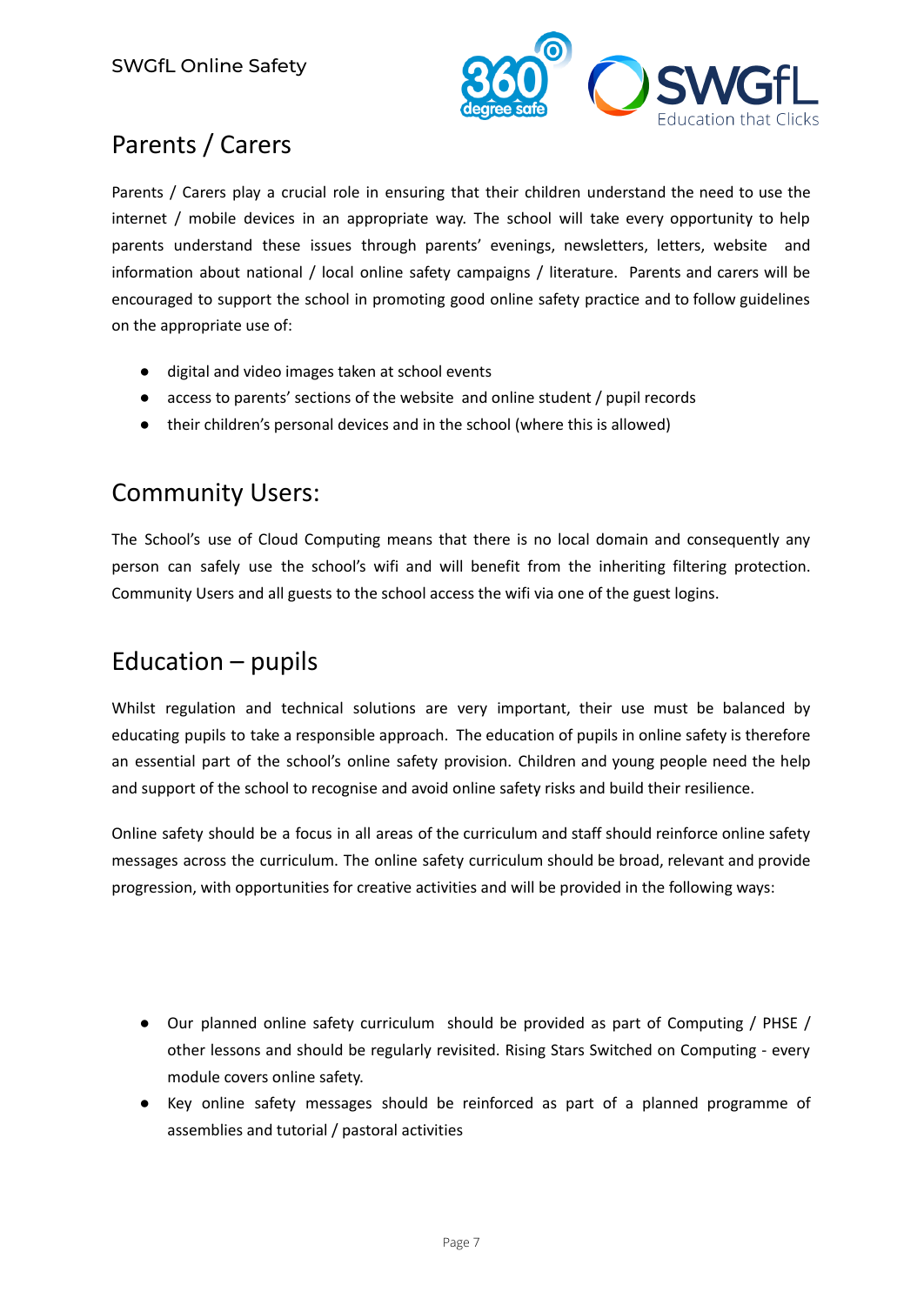

- Pupils should be taught in all lessons to be critically aware of the materials  $\sqrt{2}$  refers the  $\sqrt{6}$ access on-line and be guided to validate the accuracy of information.
- Pupils should be taught to acknowledge the source of information used and to respect copyright when using material accessed on the internet
- Pupils should be supported in building resilience to radicalisation by providing a safe environment for debating controversial issues and helping them to understand how they can influence and participate in decision-making. Pupils should be helped to understand the need for the Pupil Acceptable Use Agreement and encouraged to adopt safe and responsible use both within and outside school .
- Staff should act as good role models in their use of digital technologies the internet and mobile devices
- in lessons where internet use is pre-planned, it is best practice that pupils should be guided to sites checked as suitable for their use and that processes are in place for dealing with any unsuitable material that is found in internet searches.
- Where pupils are allowed to freely search the internet, staff should be vigilant in monitoring the content of the websites the young people visit.
- It is accepted that from time to time, for good educational reasons, students may need to research topics (eg racism, drugs, discrimination) that would normally result in internet searches being blocked. In such a situation, staff can request that the Technical Staff (or other relevant designated person) can temporarily remove those sites from the filtered list for the period of study. Any request to do so, should be auditable, with clear reasons for the need.

# Education – Parents / Carers

Many parents and carers have only a limited understanding of online safety risks and issues, yet they play an essential role in the education of their children and in the monitoring / regulation of the children's online behaviours. Parents may underestimate how often children and young people come across potentially harmful and inappropriate material on the internet and may be unsure about how to respond.

The school will therefore seek to provide information and awareness to parents and carers through:

- **Curriculum activities**
- Letters, newsletters, web site
- Parents / Carers IT information evenings
- High profile events / campaigns e.g. Safer Internet Day
- *●* Reference to the relevant web sites / publications e.g. [swgfl.org.uk](http://swgfl.org.uk) [www.saferinternet.org.uk/](http://www.saferinternet.org.uk/) <http://www.childnet.com/parents-and-carers>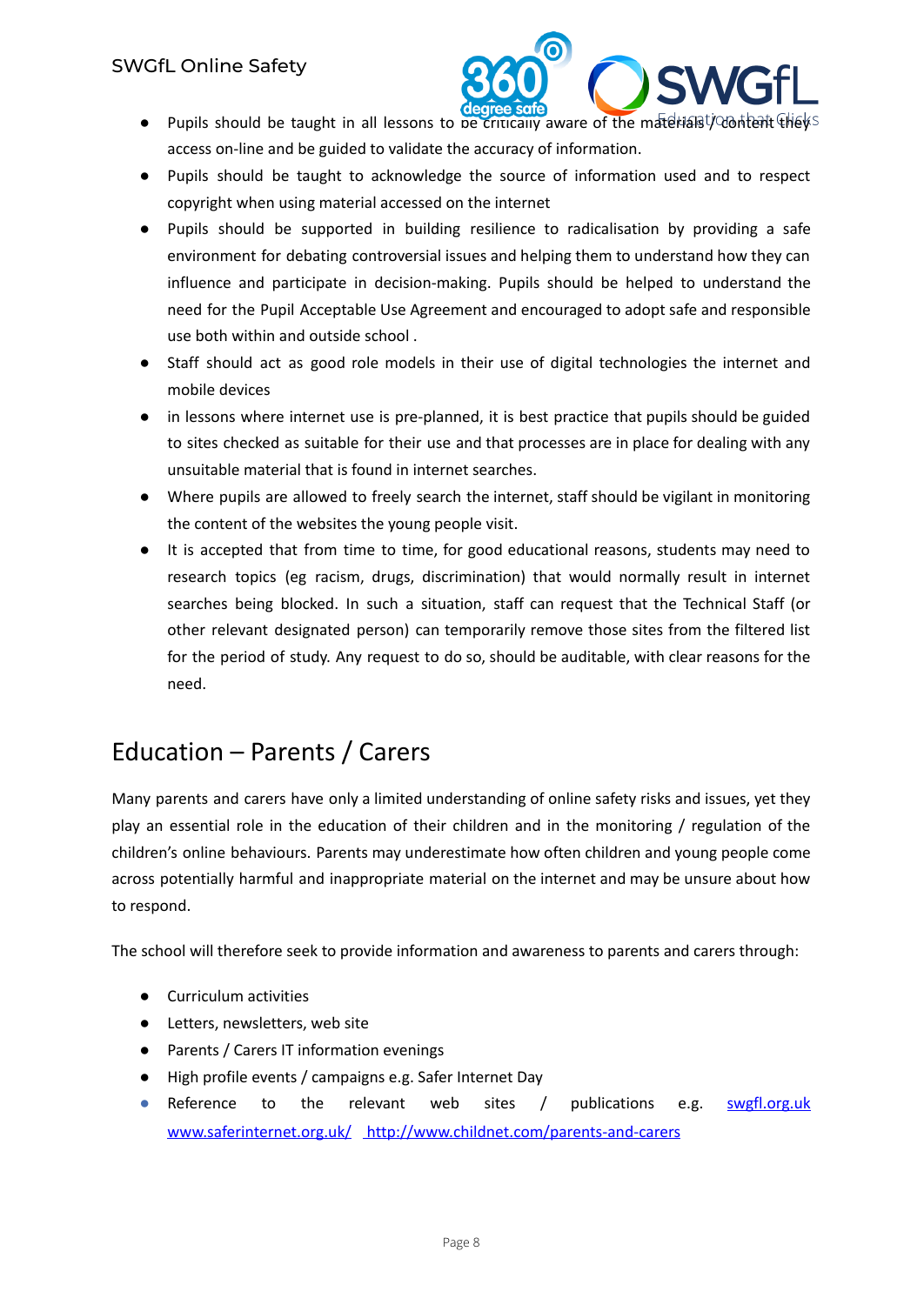

# Education – The Wider Community

The school will provide opportunities for local community groups / members of the community to gain from the school's online safety knowledge and experience. This may be offered through the following:

- Providing family learning courses in use of new digital technologies, digital literacy and online safety
- Online safety messages targeted towards grandparents and other relatives as well as parents.
- The school website will provide online safety information for the wider community
- Supporting community groups e.g. Early Years Settings, Childminders, The Ark, The Hub, St John's Playgroup, voluntary groups to enhance their Online Safety provision (supporting the group in the use of Online Compass, an online safety self-review tool [www.onlinecompass.org.uk](http://www.onlinecompass.org.uk))

# Education & Training – Staff / Volunteers

It is essential that all staff receive online safety training and understand their responsibilities, as outlined in this policy. Training will be offered as follows:

- The School's Google for [Education](https://drive.google.com/file/d/0B__OTXR_u3RbTUZybEZMdU9YaUE/view) environment brings many inherent online safety benefits.
- A planned programme of formal online safety training will be made available to staff. This will be regularly updated and reinforced. An audit of the online safety training needs of all staff will be carried out regularly.
- All new staff should receive online safety training as part of their induction programme, ensuring that they fully understand the school Online Safety Policy and Acceptable Use Agreements. It is expected that some staff will identify online safety as a training need within the performance management process.
- The Online Safety Coordinator will receive regular updates through attendance at external training events (eg from SWGfL / other relevant organisations) and by reviewing guidance documents released by relevant organisations.
- This Online Safety Policy and its updates will be presented to and discussed by staff in staff meetings and INSET days.
- The Online Safety Coordinator (or other nominated (WGGS) person) will provide advice / guidance / training to individuals as required.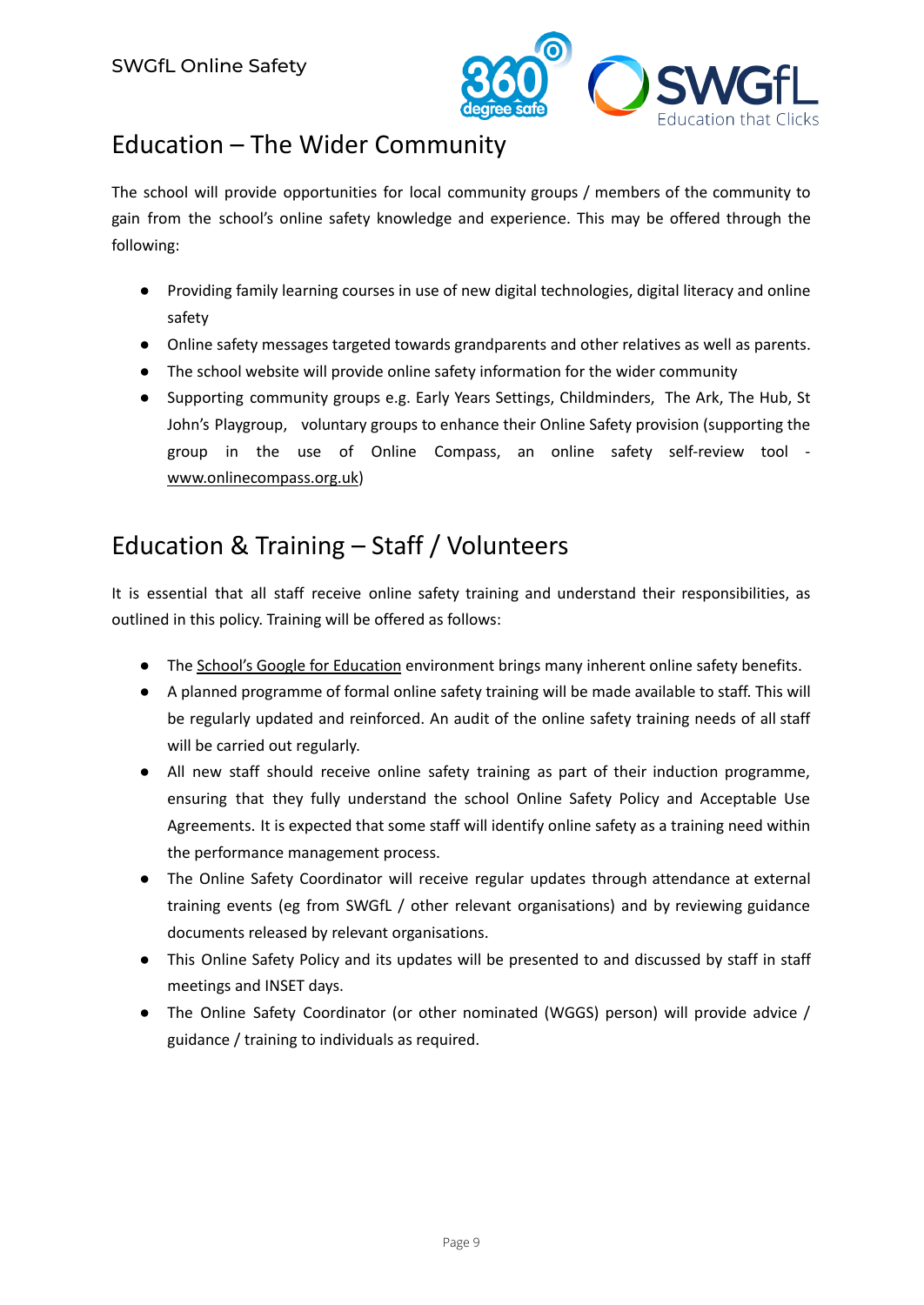

# Training – Governors

Governors should take part in online safety training / awareness sessions, with particular importance for those who are members of any subcommittee / group involved in technology / online safety / health and safety /safeguarding. This may be offered in a number of ways:

- Attendance at training provided by the National Governors Association or other relevant organisation (e.g. SWGfL).
- Participation in school training / information sessions for staff or parents (this may include attendance at assemblies / lessons).

# Technical – infrastructure, equipment, filtering and monitoring

The school will be responsible for ensuring that the school infrastructure is as safe and secure as is reasonably possible and that policies and procedures approved within this policy are implemented. It will also need to ensure that the relevant people named in the above sections will be effective in carrying out their online safety responsibilities:

- *•* School technical systems will be managed in ways that ensure that the school meets recommended technical requirements
- *•* There will be regular reviews and audits of the safety and security of school technical systems
- *•* Servers, wireless systems and cabling must be securely located and physical access restricted
- *•* All users will have clearly defined access rights to school technical systems and devices.
- *•* All users will be provided with a username and secure password by WGGS. Users are responsible for the security of their username and password. Users are not required to change their passwords regularly in accordance with the National Cyber Security [Guidance.](https://www.ncsc.gov.uk/articles/problems-forcing-regular-password-expiry)
- *•* The administrator passwords for the school ICT system, used by the System support contractors must also be available to the IT Lead or other nominated senior leader and kept in a secure place online. Passwords will not be recorded on paper.
- *•* The school's technical staff are responsible for ensuring that software licence are accurate and up to date and that regular checks are made to ensure the number of licences are both adequate and necessary. (Inadequate licencing could cause the school to breach the Copyright Act which could result in fines or unexpected licensing costs).
- *•* Internet access is filtered for all users. Illegal content (child sexual abuse images) is filtered by the broadband or filtering provider by actively employing the Internet Watch Foundation CAIC list. Content lists are regularly updated and internet use is logged and regularly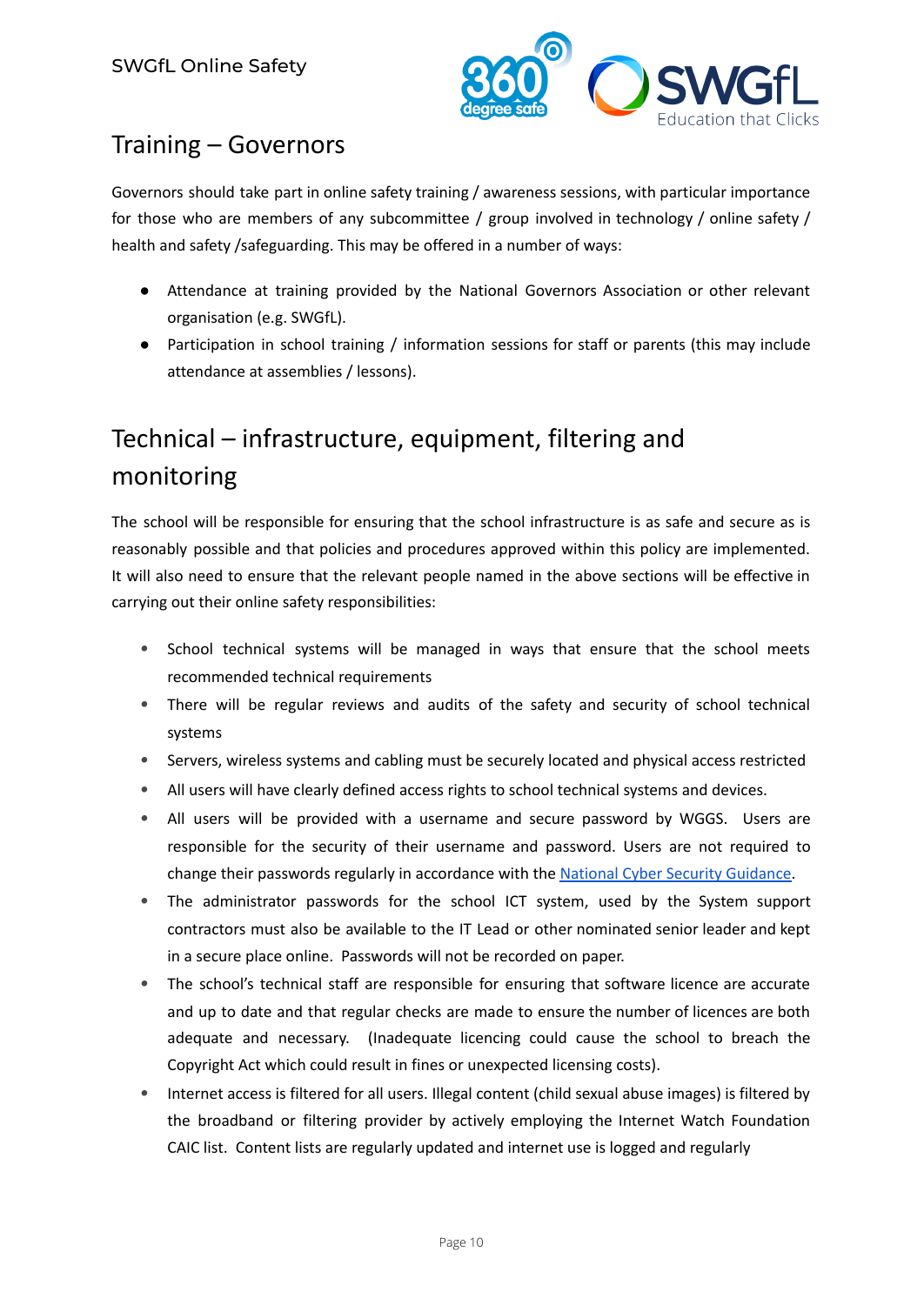

monitored by WGGS. There is a clear process in place to deal with requests for filtering changes by logging calls with WGGS

- *•* Internet filtering should ensure that children are safe from terrorist and extremist material when accessing the internet.
- *•* The school has provided differentiated user-level filtering (allowing different filtering levels for different ages / stages and different groups of users – teaching staff / pupils / office staff etc)
- *•* School technical staff regularly monitor and record the activity of users on the school technical systems and users are made aware of this in the Acceptable Use Agreement.
- *•* Appropriate system are in place (Whisper / Every) for users to report any actual / potential technical incident / security breach to the relevant person, as agreed).
- *•* Appropriate security measures are in place to protect the servers, firewalls, routers, wireless systems, work stations, mobile devices etc from accidental or malicious attempts which might threaten the security of the school systems and data. The school infrastructure is protected by its cloud based suppliers and broadband provider.
- *•* An agreed policy is in place (individual email and only given access to appropriate shared documents and no access to The Team Drive) for the provision of temporary access of "guests" (eg trainee teachers, supply teachers, visitors) onto the school systems. In our first years this will be by use of the Supply@watfordstjohns.org.
- Since the School only uses Chromebooks which are cloud based devices any user can safely use them provided they use their own personal login credentials. School logins are never to be shared or circumvented.
- *•* Staff are forbidden from downloading executable (programmed) files onto the school's remote desktop infrastructure. Chrome Applications, Extensions and LearnPad lessons and applications may be freely searched for and added to their profiles provided that:
	- *•* they are appropriate for use in school;
	- *•* they are notified to the Online Safety Group using Every
	- *•* no paid application is downloaded without the Head Teacher's prior written permission;
	- *•* In future it is intended that the school will populate a St John's Online Store of approved Applications and Extensions but in the first years of the school the appropriate suite of applications will be established by practical use and recommendation from the school's IT provide.

• An agreed policy is in place prohibiting the use of removable media (eg memory sticks / CDs / DVDs) by users on all school devices. Personal data may never leave the school on any of these media.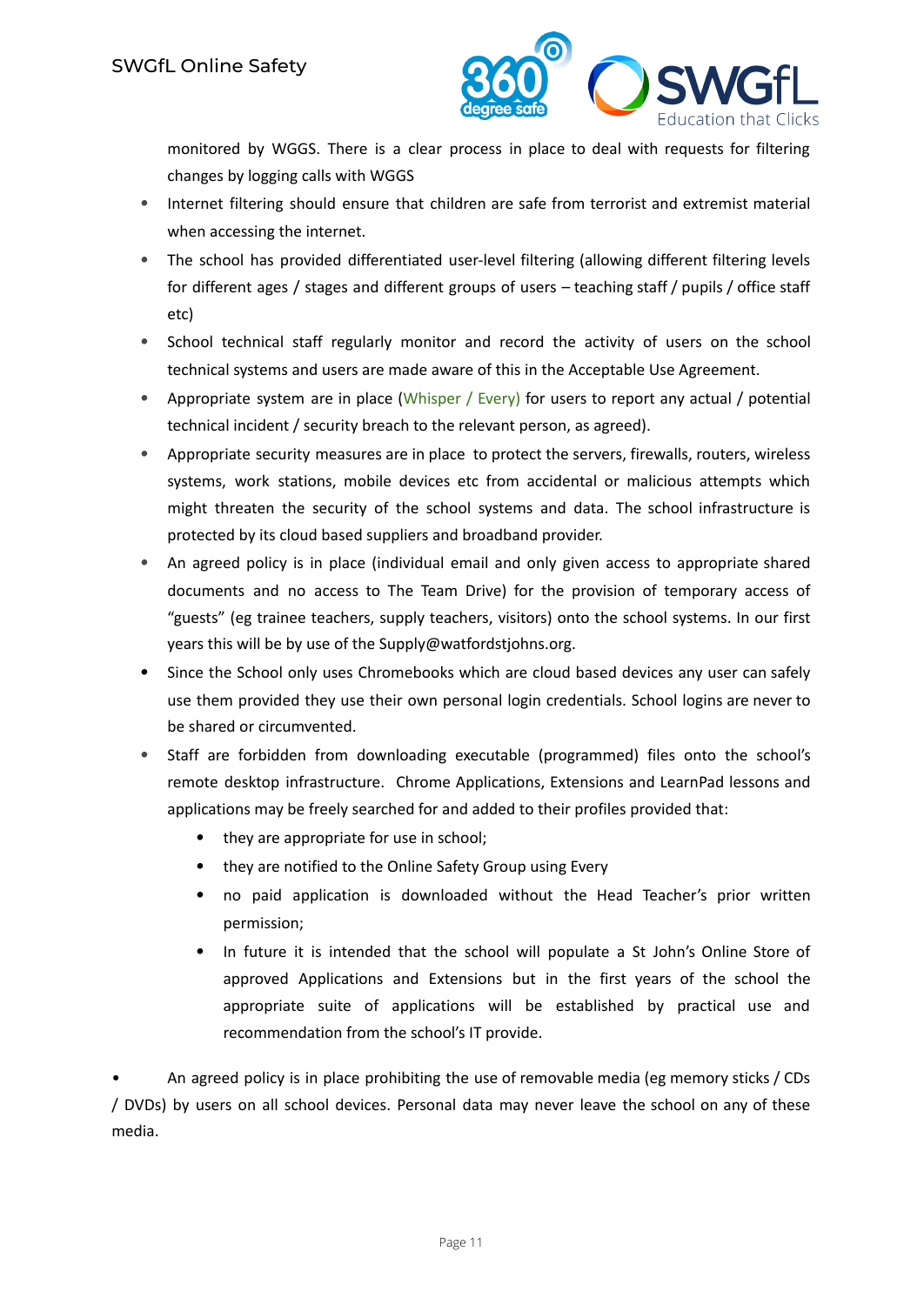

Where data arrives at the school on these types of devices they must be given to the WGGSS for transfer onto the school's cloud based system or, if urgent and appropriate, to the School Office.

Personal data may not be sent by email or transferred over the internet or taken off the school site. Where necessary data is shared via Google Drive the clear Folder naming convention of 'Sharedwith..' must be used so that users are clear when data is shared.

Sharing permissions are only set at folder level (meaning that individual documents are not especially shared with individual people). Internally folders are only restricted as necessary and only by use of pre-set groups: teaching staff, HR people, Finance people etc NOT individuals.

# Mobile Technologies (including BYOD)

Mobile technology devices may be school owned/provided or personally owned and might include: smartphone, tablet, Chromebook, laptop or other technology that usually has the capability of utilising the schools wireless network. The device then has access to the internet and, subject to user rights and passwords, to the school's other cloud based services. By Policy and User Agreement school systems will always be accessed via RM Unify – the school's landing page – and not accessed directly. This will apply whether using a school device or a user's own device and whether accessing using the school's wireless network or at any other location.

All users should understand that the primary purpose of the use of mobile / personal devices in a school context is educational. The mobile technologies policy should be consistent with and inter-related to other relevant school policies including but not limited to the Safeguarding Policy, Behaviour Policy, Bullying Policy, Acceptable Use Policy, and policies around theft or malicious damage. Teaching about the safe and appropriate use of mobile technologies should be an integral part of the school's Online Safety education programme.

- **●** The school Acceptable Use Agreements for staff, pupils and parents/carers will give consideration to the use of mobile technologies
- The school allows:

|                   |                                    | <b>School Devices</b>                 | <b>Personal Devices</b>           |                  |                |                  |
|-------------------|------------------------------------|---------------------------------------|-----------------------------------|------------------|----------------|------------------|
|                   | School<br>owned for<br>single user | School owned<br>for multiple<br>users | Authorised<br>device <sup>1</sup> | Student<br>owned | Staff<br>owned | Visitor<br>owned |
| Allowed in school | Yes                                | Yes                                   | Yes                               | No               | Yes            | Yes              |
| Internet only     | Yes                                | Yes                                   | Yes                               | No               | Yes            | Yes              |

 $1$  Authorised device – purchased by the pupil/family through a school-organised scheme. This device may be given full access to the network as if it were owned by the school.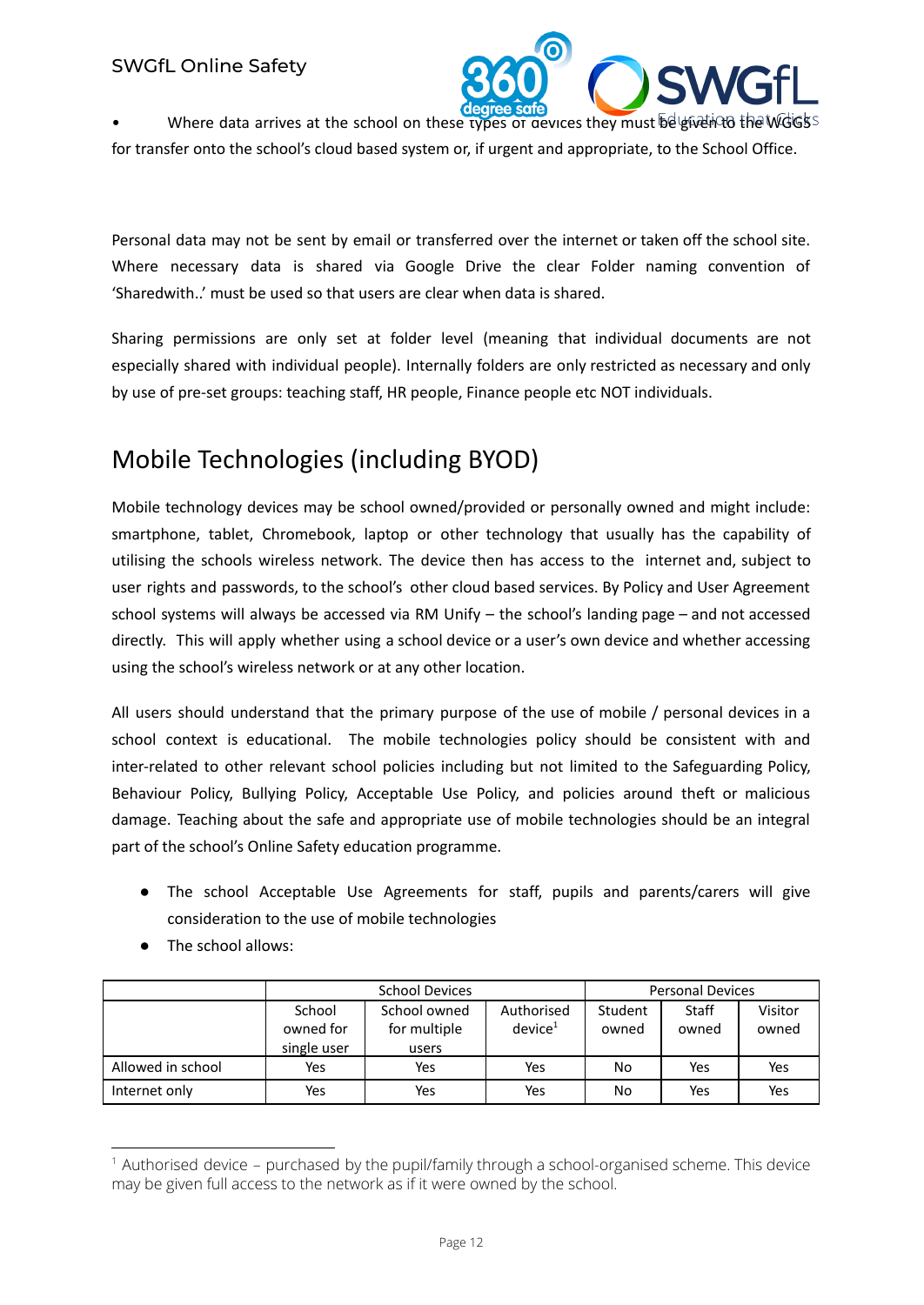

Aspects that the school may wish to consider and be included in their Online Safety Policy, Mobile Technologies Policy or Acceptable Use Agreements:

The following items were discussed and specifically defined by the Online Safety Group completing the first comprehensive statement within the school's first year:

#### *School owned / provided devices:*

- *● Who they will be allocated to*
	- *o only teaching staff have specifically allocated devices*
- Where, when and how their use is allowed  $-$  times  $/$  places  $/$  in school  $/$  out of school
	- *o only teaching staff may used their allocated devices in and out of school*
- *● If personal use is allowed*
- *● Levels of access to networks / internet (as above)*
	- *o School resources must always be accessed via RM Unify*
	- *o Out of hours appropriate professional personal use is permitted*
- *● Management of devices / installation of apps / changing of settings / monitoring*
	- *o WGGS manage the School's device*
- *● Network / broadband capacity*
	- *o RM provide and manage our Broadband*
- *● Technical support*
	- *o Hybrid Technical support provided by WGGS and IT Provider*
- *● Filtering of devices*
	- *o RM*
- *● Access to cloud services*
	- *o RM Unify*
- *● Data Protection*
	- *o Data Protection Officer*
- *● Taking / storage / use of images*
	- *o only school devices and only during school hours, pictures stored in Google*
- Exit processes what happens to devices / software / apps / stored data if user leaves the *school*
	- *o WGGS suspend leavers' accounts and they are then deleted. Devices can then be re-allocated.*
- *● Liability for damage*
	- *o Accidental rather than negligent usage will be the liability of the school*
- *Staff training*
	- *o Chromebook usage forms part of induction*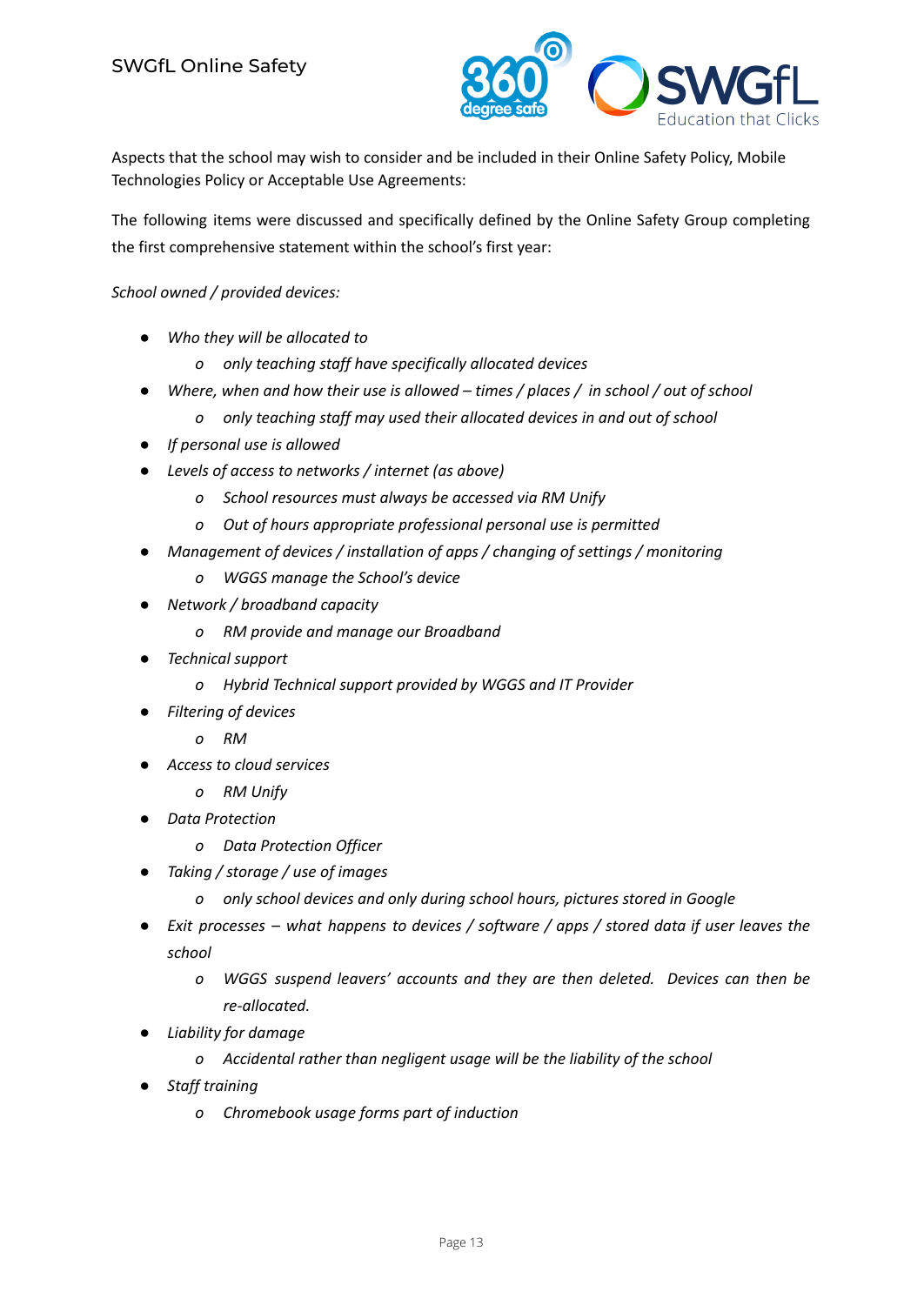

Personal devices:

- Which users with restrictions are allowed to use personal mobile devices in school (staff / visitors)
	- o Teaching staff and office staff only in the staffroom, out of hours, or on school trips to assist safeguarding.
	- o Visitors/supply teachers/contractors/governors only to use personal devices within a professional capacity.
- **Storage** 
	- o In lockers located in the staffroom
- Whether staff will be allowed to use personal devices for school business
	- o No personal numbers are to be used to contact parents.
- Levels of access to networks / internet (as above)
	- o Staff may access school wifi, using staff Wifi Password.
- Network / broadband capacity
	- o (See above)
- Technical support (this may be a clear statement that no technical support is available)
	- o No Technical support after password has been provided.
- Filtering of the internet connection to these devices
	- o All internet on site is filtered
- **Data Protection** 
	- o No School data to be stored on a personal device
- The right to take, examine and search users devices in the case of misuse (England only)
	- o For Safeguarding issues School policies will be followed
- Taking / storage / use of images
	- o No image permissions at all
- Liability for loss/damage or malfunction following access to the network (likely to be a disclaimer about school responsibility).
	- o None.
- Identification / labelling of personal devices
	- o None specified.
- How visitors will be informed about school requirements
	- o signs within reception area, and verbal briefings upon entry
- How education about the safe and responsible use of mobile devices is included in the school Online Safety education programmes.
	- o Given as part of induction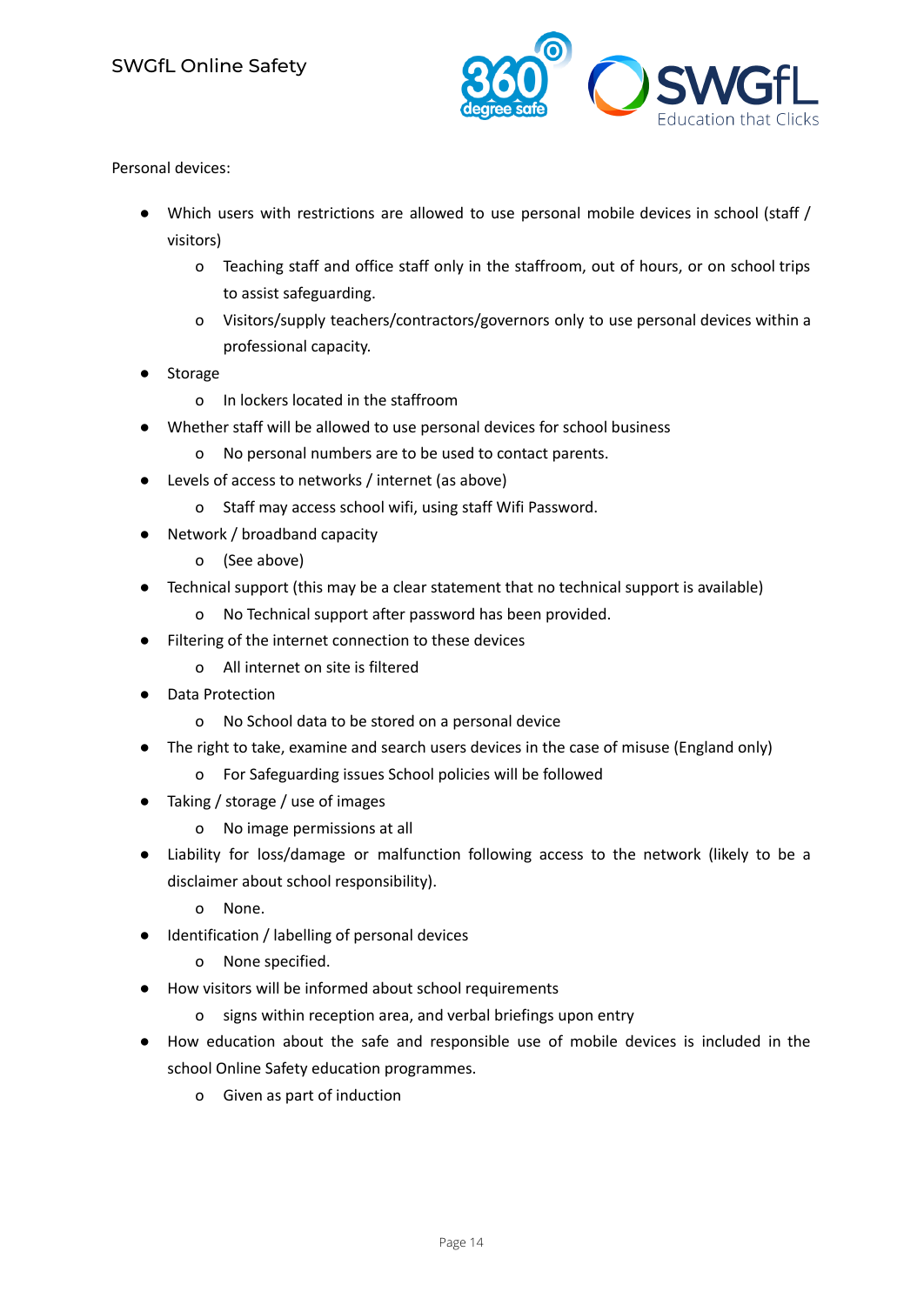

### Use of digital and video images

The development of digital imaging technologies has created significant benefits to learning, allowing staff and pupils instant use of images that they have recorded themselves or downloaded from the internet. However, staff, parents / carers and pupils need to be aware of the risks associated with publishing digital images on the internet. Such images may provide avenues for cyberbullying to take place. Digital images may remain available on the internet forever and may cause harm or embarrassment to individuals in the short or longer term. It is common for employers to carry out internet searches for information about potential and existing employees. The school will inform and educate users about these risks and will implement policies to reduce the likelihood of the potential for harm:

- When using digital images, staff should inform and educate pupils about the risks associated with the taking, use, sharing, publication and distribution of images. In particular, they should recognise the risks attached to publishing their own images on the internet e.g. on social networking sites. Age appropriate.
- Written permission from parents or carers will be obtained before photographs of pupils are published on the school website / social media / local press by use of the AUA signed by parents or carers - see Parents / Carers Acceptable Use Agreement in the appendix)
- In accordance with guidance from the Information Commissioner's Office, parents / carers are welcome to take videos and digital images of their children at school events for their own personal use (as such use is not covered by the Data Protection Act). To respect everyone's privacy and in some cases protection, these images should not be published / made publicly available on social networking sites, nor should parents / carers comment on any activities involving other pupils in the digital / video images.
- Staff and volunteers are allowed to take digital / video images to support educational aims, but must follow school policies concerning the sharing, distribution and publication of those images. Those images should only be taken on school equipment; the personal equipment of staff should not be used for such purposes.
- Care should be taken when taking digital / video images that pupils are appropriately dressed and are not participating in activities that might bring the individuals or the school into disrepute.
- Pupils must not take, use, share, publish or distribute images of others without their permission
- Photographs published on the website, or elsewhere that include pupils will be selected carefully and will comply with good practice guidance on the use of such images.
- Pupils' full names will not be used anywhere on a website or blog, particularly in association with photographs.
- Pupil's work can only be published with the permission of the pupil and parents or carers.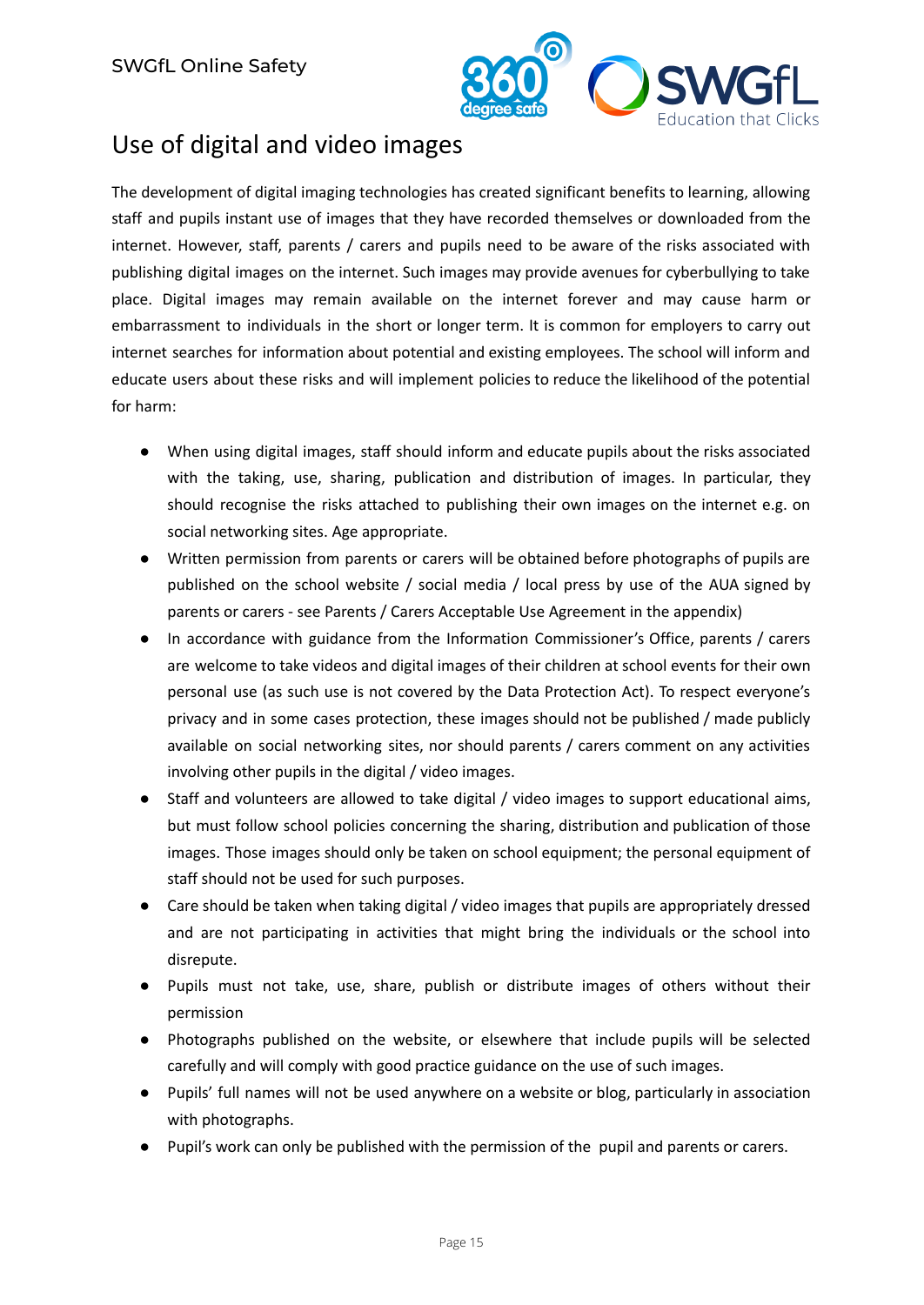

# Data Protection

Personal data will be recorded, processed, transferred and made available according to the Data Protection Act 1998 which states that personal data must be:

- *•* Fairly and lawfully processed
- *•* Processed for limited purposes
- *•* Adequate, relevant and not excessive
- *•* Accurate
- *•* Kept no longer than is necessary
- *•* Processed in accordance with the data subject's rights
- *•* Secure
- *•* Only transferred to others with adequate protection.

#### The school must ensure that:

- It will hold the minimum personal data necessary to enable it to perform its function and it will not hold it for longer than necessary for the purposes it was collected for.
- Every effort will be made to ensure that data held is accurate, up to date and that inaccuracies are corrected without unnecessary delay.
- All personal data will be fairly obtained in accordance with the "Privacy Notice" and lawfully processed in accordance with the "Conditions for Processing".
- It has a Data Protection Policy
- It is registered as a Data Controller for the purposes of the Data Protection Act (DPA)
- Responsible persons are appointed / identified Data Protection Officer
- It has clear and understood arrangements for the security, storage and transfer of personal data
- Data subjects have rights of access and there are clear procedures for this to be obtained
- There are clear and understood policies and routines for the deletion and disposal of data
- There is a policy for reporting, logging, managing and recovering from information risk incidents
- There are clear Data Protection clauses in all contracts where personal data may be passed to third parties
- The School's IT Strategy is to aspire to being a fully cloud based school. Legacy software can be installed on the school's virtual PC environment. All school data is securely stored in Google Drives or in Cloud applications.

Staff must ensure that they

● At all times take care to ensure the safekeeping of personal data, minimising the risk of its loss or misuse.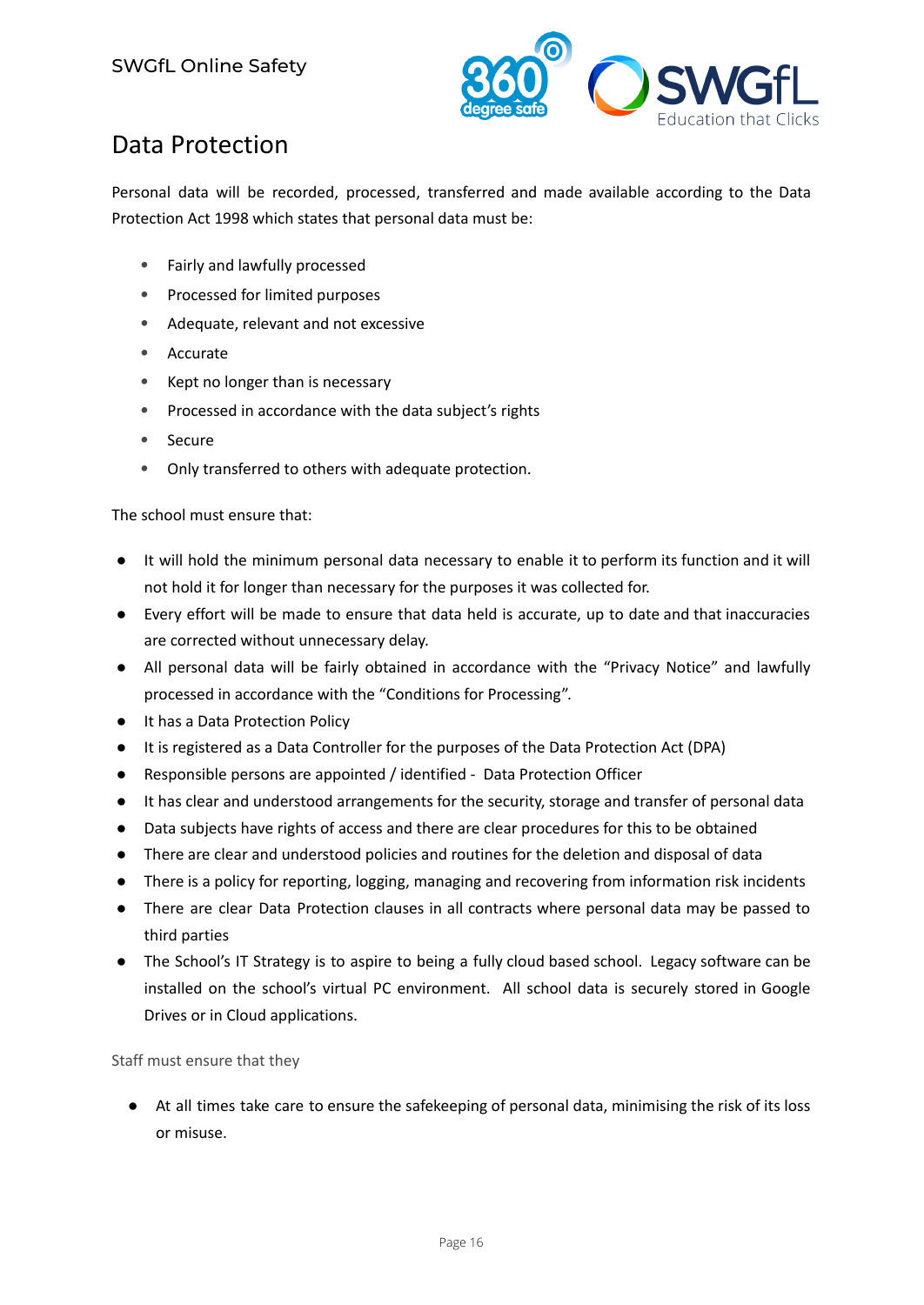

- Use personal data only on secure password protected computers and other devices, ensuring that they are properly "logged-off" at the end of any session in which they are using personal data.
- **●** Transfer data only using Google sharing. The Head Teacher and Office staff may also, when required, transfer Personal data using the government gateway, via Scholarpack and Hertfordshire's Local Authority systems eg for admissions.
- **●** Removable storage devices will never be used for exchanging Personal data outside the school even if encrypted and passworded. Data arriving on such devices MUST be uploaded by the school office staff who will take technical advice if necessary.
- the data must be securely deleted from the device, in line with school policy (below) once it has been transferred or its use is complete

# Communications

A wide range of rapidly developing communications technologies has the potential to enhance learning. The following table shows how the school currently considers the benefit of using these technologies for education outweighs their risks / disadvantages: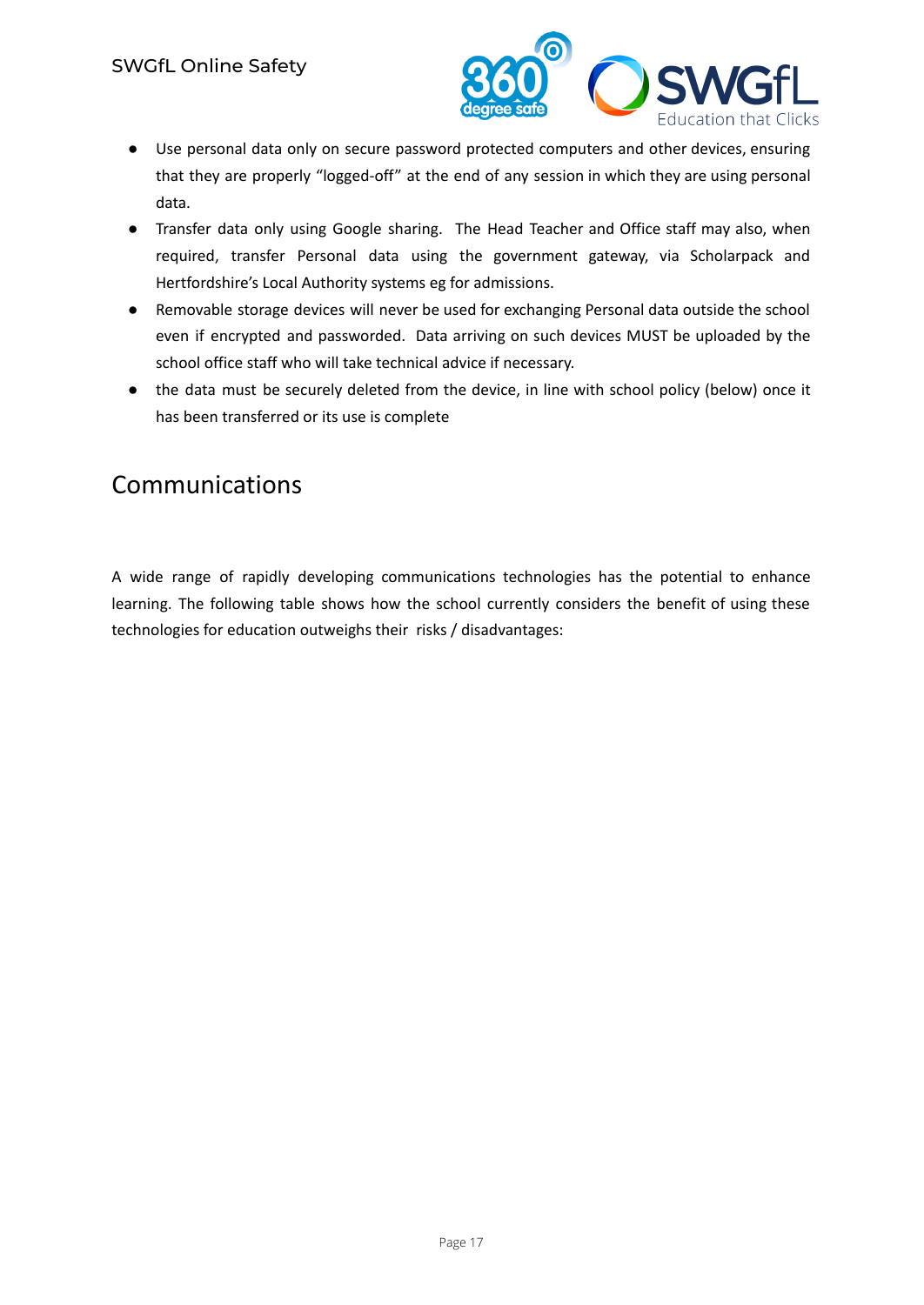

|                                                                    |              | Staff & other adults        |                   | Students / Pupils     |       |                                   |                                            |                       |
|--------------------------------------------------------------------|--------------|-----------------------------|-------------------|-----------------------|-------|-----------------------------------|--------------------------------------------|-----------------------|
| Communication<br><b>Technologies</b>                               | Allow        | Allowed<br>certain<br>times | Selected<br>staff | <b>Not</b><br>allowed | Allow | Allowed<br>at<br>certain<br>times | Allowed<br>with<br>staff<br>permissi<br>on | <b>Not</b><br>allowed |
| Mobile phones may be brought<br>to the school                      | X            |                             |                   |                       |       |                                   |                                            | X                     |
| Use of mobile phones in lessons                                    |              |                             |                   | X                     |       |                                   |                                            | X                     |
| Use of mobile phones in social<br>time (staffroom)                 | $\mathsf{x}$ |                             |                   |                       |       |                                   |                                            | X                     |
| Taking photos on mobile phones<br>/ cameras                        |              | $\mathsf{x}$                |                   |                       |       |                                   | $\boldsymbol{\mathsf{x}}$                  |                       |
| Use of other mobile devices e.g.<br>tablets, gaming devices        |              |                             |                   |                       |       |                                   | X                                          |                       |
| Use of personal email addresses<br>in school, or on school network |              | X                           |                   |                       |       |                                   |                                            | X                     |
| Use of school email for personal<br>emails                         |              |                             |                   | X                     |       |                                   |                                            | X                     |
| Use of messaging apps                                              |              | X                           |                   |                       |       |                                   | X                                          |                       |
| Use of social media                                                |              | X                           |                   |                       |       |                                   | X                                          |                       |
| Use of blogs                                                       |              | X                           |                   |                       |       |                                   | X                                          |                       |

When using communication technologies the school considers the following as good practice:

- The official school email service may be regarded as safe and secure and is monitored. Users should be aware that email communications are monitored. Staff and pupils should therefore use only the school email service to communicate with others about school matters. Users must immediately report, to the nominated person – in accordance with the school policy, the receipt of any communication that makes them feel uncomfortable, is offensive, discriminatory, threatening or bullying in nature and must not respond to any such communication. They may do so anonymously using Whisper.
- Any digital communication between staff and pupils or parents / carers (email, social media, chat, blogs, etc) must be professional in tone and content. These communications may only take place on official (monitored) school systems. Personal email addresses, personal text messaging or personal social media must not be used for these communications.
- Pupils will be provided with school email addresses for educational use at an age apprlevel.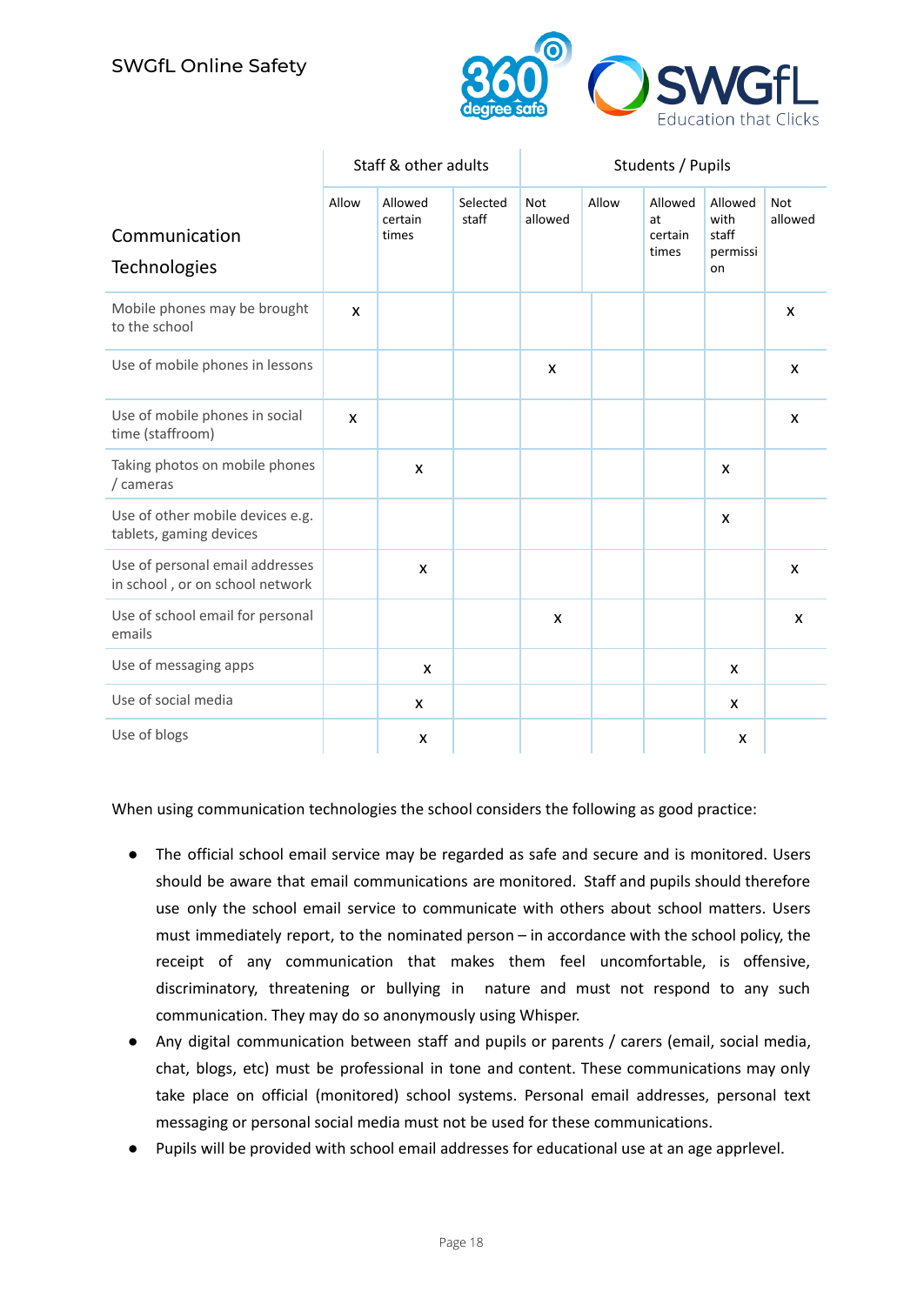

- **•** Students / pupils should be taught about online safety issues, such as the risks attached to the  $S$ sharing of personal details. They should also be taught strategies to deal with inappropriate communications and be reminded of the need to communicate appropriately when using digital technologies.
- Personal information should not be posted on the school website and only official email addresses should be used to identify members of staff.

# Social Media - Protecting Professional Identity

Schools have a duty of care to provide a safe learning environment for pupils and staff. Schools could be held responsible, indirectly for acts of their employees in the course of their employment. Staff members who harass, cyberbully, discriminate on the grounds of sex, race or disability or who defame a third party may render the school group liable to the injured party. Reasonable steps to prevent predictable harm must be in place.

The school provides the following measures to ensure reasonable steps are in place to minimise risk of harm to pupils, staff and the school through:

- Ensuring that personal information is not published
- Training is provided including: acceptable use; social media risks; checking of settings; data protection; reporting issues. Online Safety BOOST includes unlimited webinar training on this subject: [https://boost.swgfl.org.uk/\)](https://boost.swgfl.org.uk/)
- Clear reporting guidance, including responsibilities, procedures and sanctions
- Risk assessment, including legal risk

School staff should ensure that:

- No reference should be made in social media to students / pupils, parents / carers or school staff
- They do not engage in online discussion on personal matters relating to members of the school community
- ●
- Personal opinions should not be attributed to the school
- Security settings on personal social media profiles are regularly checked to minimise risk of loss of personal information

The school's official social media accounts are established and there is:

- Clear processes for the administration and monitoring of these accounts
	- o Only the SLT and strategic governors have access to the School Social Media accounts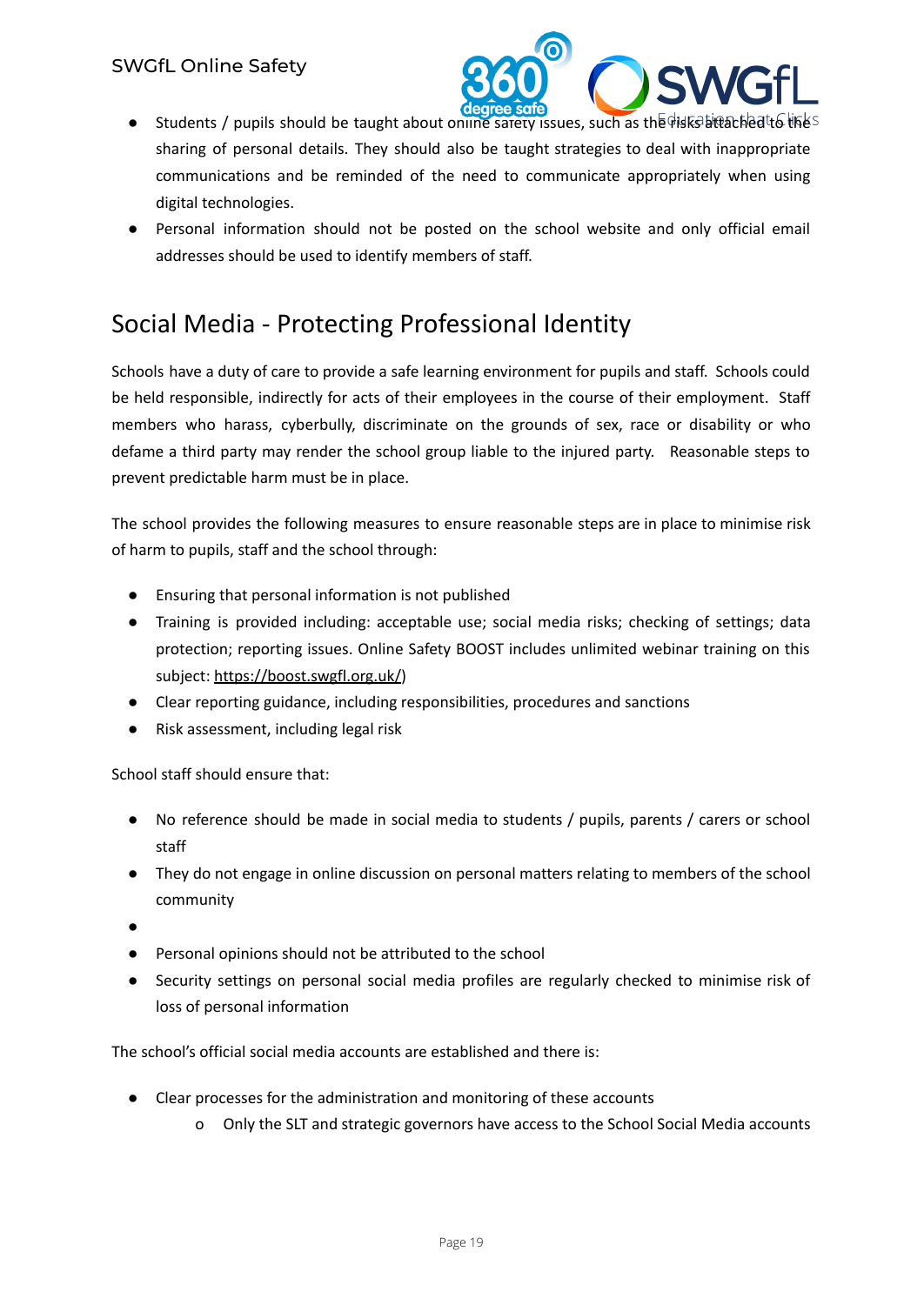

- A code of behaviour for users of the accounts, including Systems for reporting and dealing with abuse and misuse
- Understanding of how incidents may be dealt with under school disciplinary procedures

Personal Use:

- Personal communications are those made via a personal social media accounts. In all cases, where a personal account is used which associates itself with the school or impacts on the school, it must be made clear that the member of staff is not communicating on behalf of the school with an appropriate disclaimer. Such personal communications are within the scope of this policy
- Personal communications which do not refer to or impact upon the school are outside the scope of this policy
- Where excessive personal use of social media in school is suspected, and considered to be interfering with relevant duties, disciplinary action may be taken
- The school permits reasonable and appropriate access to private social media sites for personal use on personal devices and possibly on school devices if requested.

Monitoring of Public Social Media

- As part of active social media engagement, it is considered good practice to proactively monitor the Internet for public postings about the school
- The school should effectively respond to social media comments made by others according to a defined policy or process

The school's use of social media for professional purposes will be checked regularly by the senior risk officer and Online Safety Group to ensure compliance with the school policies. Online Safety BOOST includes Reputation Alerts that highlight any reference to the school/academy in online media (newspaper or social media for example) <https://boost.swgfl.org.uk/>)

# Unsuitable / inappropriate activities

Some internet activity e.g. accessing child abuse images or distributing racist material is illegal and would obviously be banned from school and all other technical systems. Other activities e.g. cyber-bullying would be banned and could lead to criminal prosecution. There are however a range of activities which may, generally, be legal but would be inappropriate in a school /academy context, either because of the age of the users or the nature of those activities.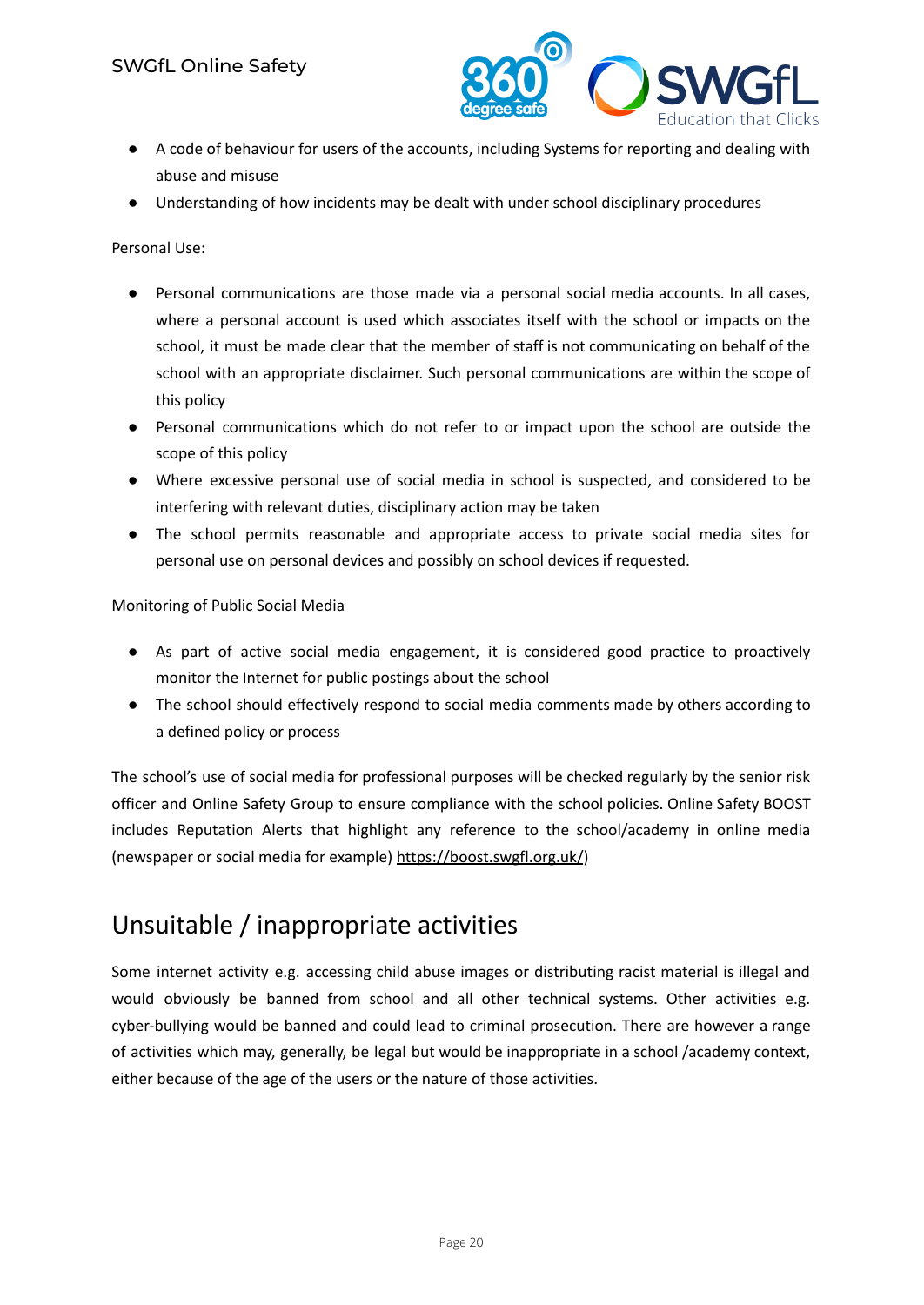

The school believes that the activities referred to in the following section would be inappropriate likes school context and that users, as defined below, should not engage in these activities in / or outside the school when using school equipment or systems. The school policy restricts usage as follows:

| <b>User Actions</b>                                                                                  |                                                                                                                                                                                        | table | Accep   Accept   Accep   Unac<br>able at table<br>certain<br>times | for<br>nomi<br>nated<br>users | cept<br>able | Unacce<br>ptable<br>and<br>illegal |
|------------------------------------------------------------------------------------------------------|----------------------------------------------------------------------------------------------------------------------------------------------------------------------------------------|-------|--------------------------------------------------------------------|-------------------------------|--------------|------------------------------------|
| Users shall not visit<br>Internet sites, make,<br>post, download, upload,<br>data transfer,          | Child sexual abuse images - The making,<br>production or distribution of indecent<br>images of children. Contrary to The<br>Protection of Children Act 1978                            |       |                                                                    |                               |              | X                                  |
| communicate or pass<br>on, material, remarks,<br>proposals or comments<br>that contain or relate to: | Grooming, incitement, arrangement or<br>facilitation of sexual acts against children<br>Contrary to the Sexual Offences Act<br>2003.                                                   |       |                                                                    |                               |              | X                                  |
|                                                                                                      | Possession of an extreme pornographic<br>image (grossly offensive, disgusting or<br>otherwise of an obscene character)<br>Contrary to the Criminal Justice and<br>Immigration Act 2008 |       |                                                                    |                               |              | X                                  |
|                                                                                                      | Criminally racist material in UK - to stir<br>up religious hatred (or hatred on the<br>grounds of sexual orientation) - contrary<br>to the Public Order Act 1986                       |       |                                                                    |                               |              | X                                  |
|                                                                                                      | Pornography                                                                                                                                                                            |       |                                                                    |                               | X            |                                    |
|                                                                                                      | Promotion of any kind of discrimination                                                                                                                                                |       |                                                                    |                               | X            |                                    |
|                                                                                                      | threatening behaviour, including<br>promotion of physical violence or mental<br>harm                                                                                                   |       |                                                                    |                               | X            |                                    |
|                                                                                                      | Promotion of extremism or terrorism                                                                                                                                                    |       |                                                                    |                               | X            |                                    |
|                                                                                                      | Any other information which may be<br>offensive to colleagues or breaches the<br>integrity of the ethos of the school or<br>brings the school into disrepute                           |       |                                                                    |                               | X            |                                    |
| Using school systems to run a private business                                                       |                                                                                                                                                                                        |       |                                                                    |                               | X            |                                    |
|                                                                                                      | Using systems, applications, websites or other mechanisms that<br>bypass the filtering or other safeguards employed by the school                                                      |       |                                                                    |                               | X            |                                    |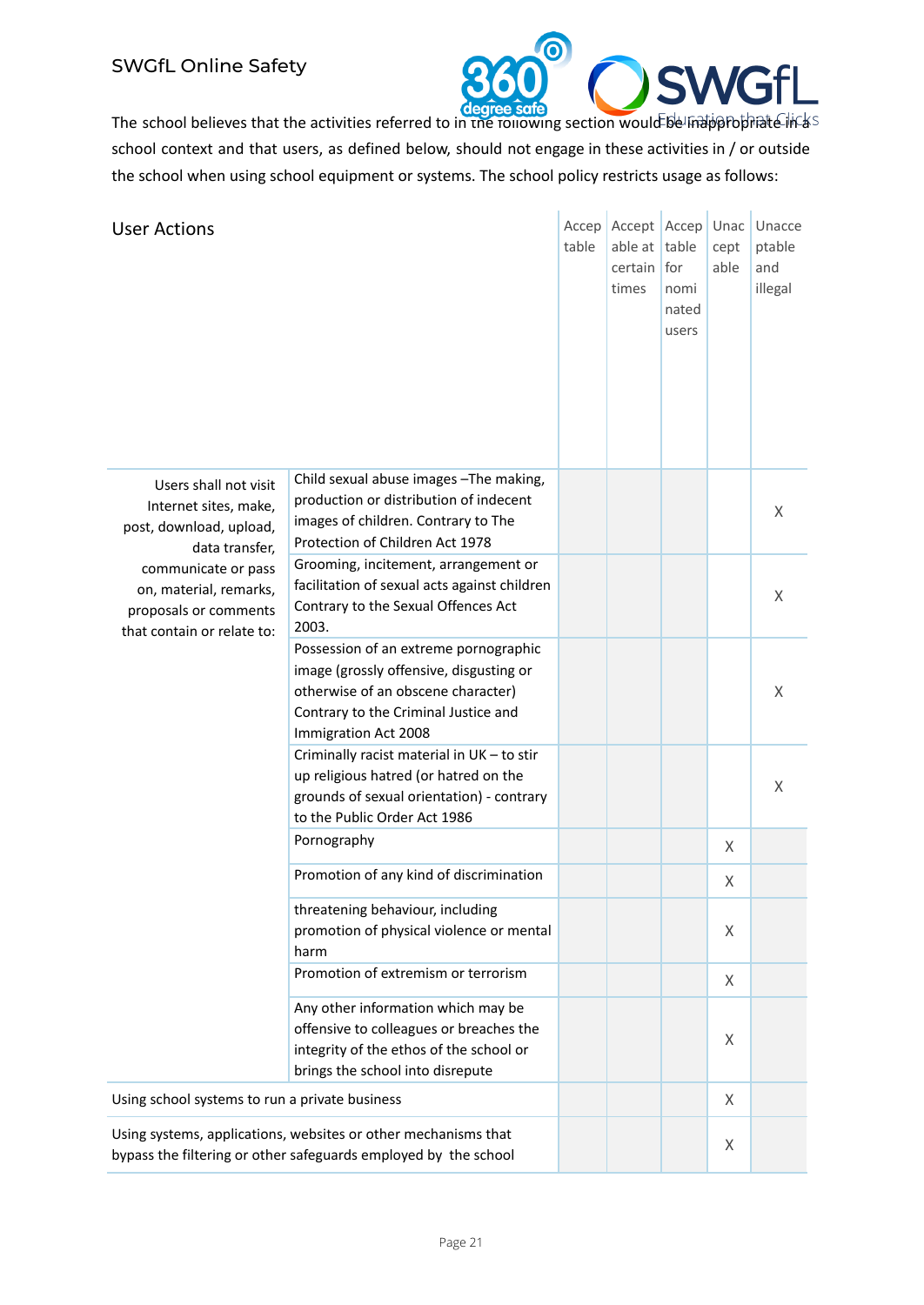#### SWGfL Online Safety



| Infringing copyright                                                                                                                                                   |   |   |   | Faucation client |
|------------------------------------------------------------------------------------------------------------------------------------------------------------------------|---|---|---|------------------|
| Revealing or publicising confidential or proprietary information (eg<br>financial / personal information, databases, computer / network<br>access codes and passwords) |   |   | X |                  |
| Creating or propagating computer viruses or other harmful files                                                                                                        |   |   | X |                  |
| Unfair usage (downloading / uploading large files that hinders others<br>in their use of the internet)                                                                 |   |   | X |                  |
| Online gaming (educational)                                                                                                                                            |   | X |   |                  |
| Online gaming (non-educational)                                                                                                                                        |   |   | X |                  |
| Online gambling                                                                                                                                                        |   |   | X |                  |
| Online shopping / commerce                                                                                                                                             | X |   |   |                  |
| File sharing via Google Drive                                                                                                                                          | X |   |   |                  |
| Use of social media                                                                                                                                                    |   | X |   |                  |
| Use of messaging apps                                                                                                                                                  |   | X |   |                  |
| Use of video broadcasting e.g. Youtube                                                                                                                                 |   | X |   |                  |

#### Responding to incidents of misuse

This guidance is intended for use when staff need to manage incidents that involve the use of online services. It encourages a safe and secure approach to the management of the incident. Incidents might involve illegal or inappropriate activities (see "User Actions" above). Illegal Incidents

\*CEOP= Child Exploitation Online Protection

\*LSCB=Local Safeguarding Children Board

If there is any suspicion that the web site(s) concerned may contain child abuse images, or if there is any other suspected illegal activity, refer to the right hand side of the Flowchart (below and appendix) for responding to online safety incidents and report immediately to the police.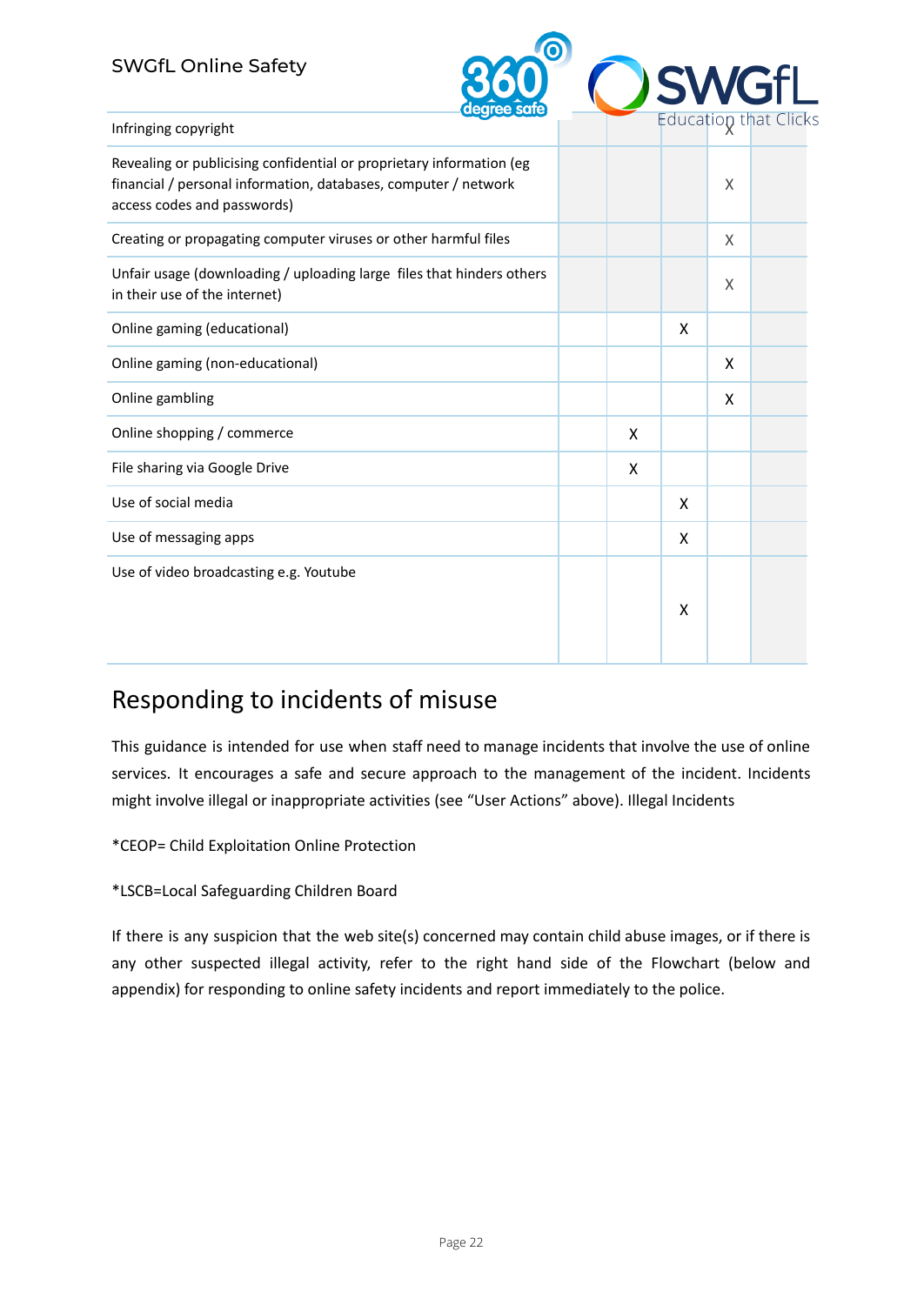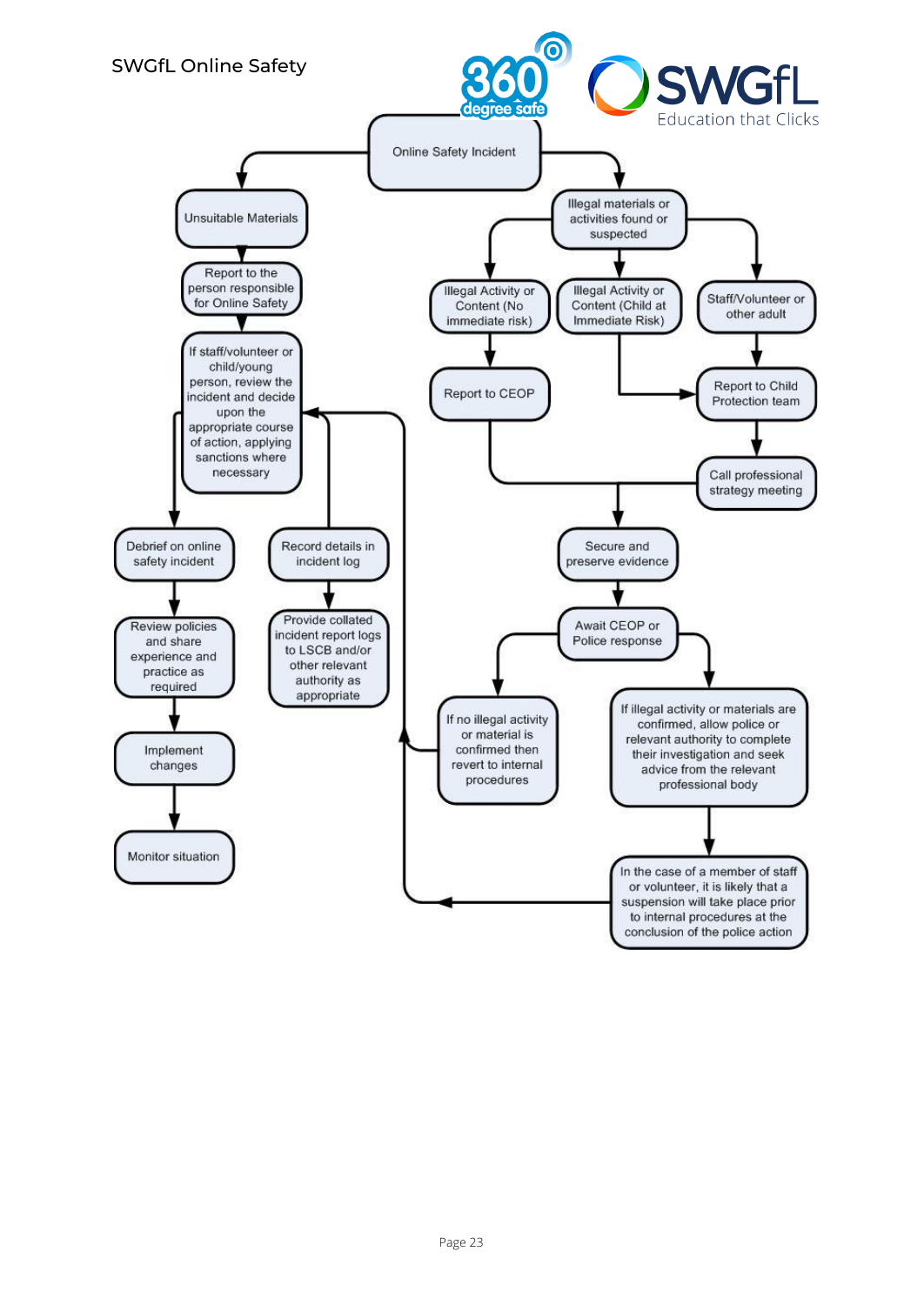

# Other Incidents

It is hoped that all members of the school community will be responsible users of digital technologies, who understand and follow school policy. However, there may be times when infringements of the policy could take place, through careless or irresponsible or, very rarely, through deliberate misuse.

In the event of suspicion, all steps in this procedure should be followed:

- Have more than one senior member of staff / volunteer involved in this process. This is vital to protect individuals if accusations are subsequently reported.
- Conduct the procedure using a designated computer that will not be used by young people and if necessary can be taken off site by the police should the need arise. Use the same computer for the duration of the procedure.
- It is important to ensure that the relevant staff should have appropriate internet access to conduct the procedure, but also that the sites and content visited are closely monitored and recorded (to provide further protection).
- Record the URL of any site containing the alleged misuse and describe the nature of the content causing concern. It may also be necessary to record and store screenshots of the content on the machine being used for investigation. These may be printed, signed and attached to the form (except in the case of images of child sexual abuse – see below)
- Once this has been completed and fully investigated the group will need to judge whether this concern has substance or not. If it does, then appropriate action will be required and could include the following:
	- o Internal response or discipline procedures
	- o Involvement by national / local organisation (as relevant).
	- o Police involvement and/or action
- If content being reviewed includes images of Child abuse then the monitoring should be halted and referred to the Police immediately. Other instances to report to the police would include:
	- o incidents of 'grooming' behaviour
	- o the sending of obscene materials to a child
	- o adult material which potentially breaches the Obscene Publications Act
	- o criminally racist material
	- o promotion of terrorism or extremism
	- **o** other criminal conduct, activity or materials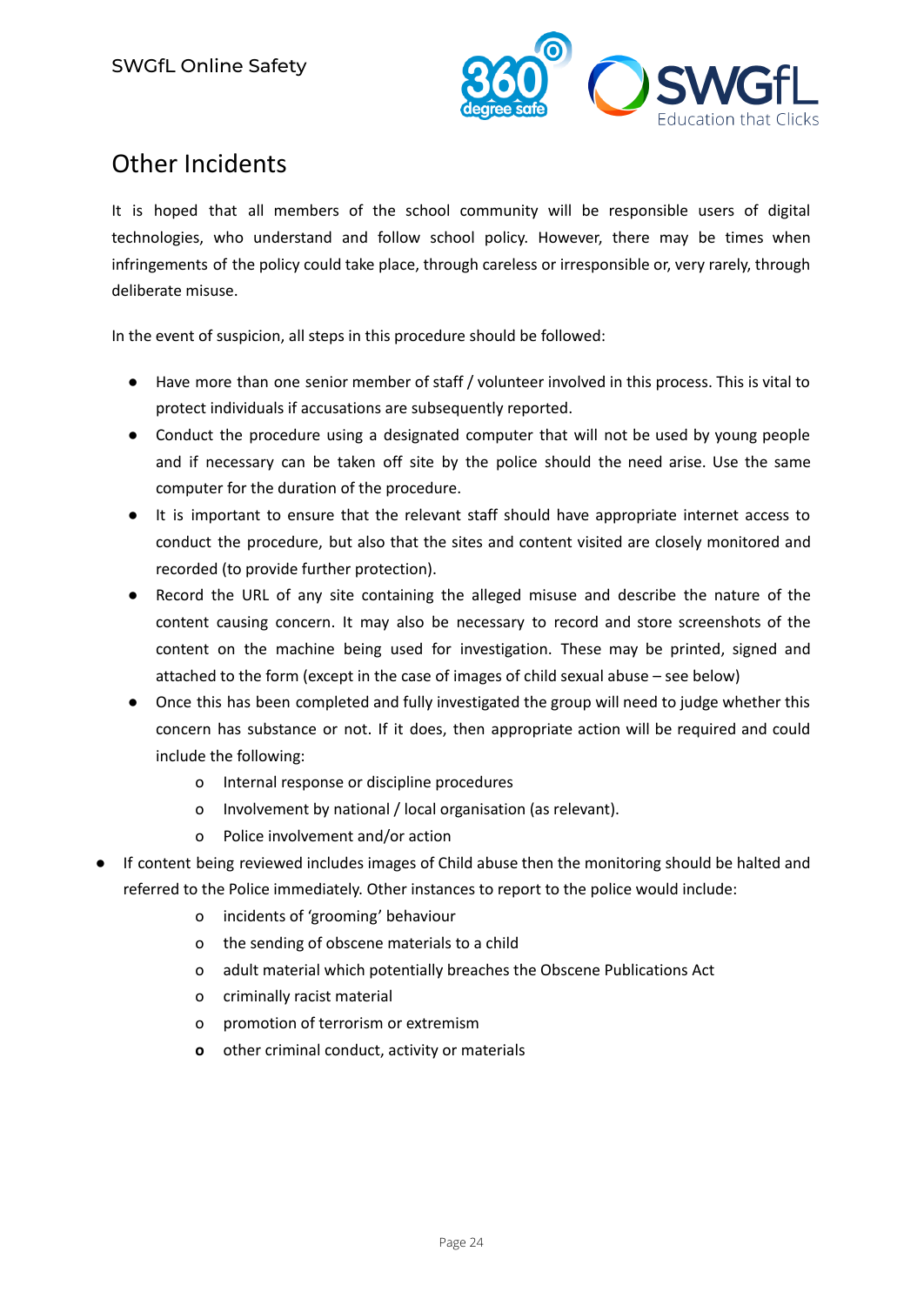

Actions / Sanctions

. Isolate the computer in question as best you can and immediately ask WGGS to disable thes individuals log on providing access to their school RM Unify and Google accounts. Any change to its state may hinder a later police investigation.

It is important that all of the above steps are taken as they will provide an evidence trail for the school and possibly the police and demonstrate that visits to these sites were carried out for safeguarding purposes. The completed form should be retained by the group for evidence and reference purposes.

# School Actions & Sanctions

It is more likely that the school will need to deal with incidents that involve inappropriate rather than illegal misuse. It is important that any incidents are dealt with as soon as possible in a proportionate manner, and that members of the school community are aware that incidents have been dealt with. It is intended that incidents of misuse will be dealt with through normal behaviour / disciplinary procedures as follows:

The following items will be discussed and specifically defined by the Online Safety Group and reviewed as the school grows larger:

| Students / Pupils<br>Incidents                                                                                                                                           | Refer to class<br>teacher<br>tutor | Refer<br>to<br>of<br>Head<br>Department<br>Year<br>other | Refer<br>to<br>Headteacher |   | Refer<br>to<br>technical<br>support<br>staff<br>for<br>action<br>re<br>filtering<br>security etc. | Inform<br>parents<br>carers |
|--------------------------------------------------------------------------------------------------------------------------------------------------------------------------|------------------------------------|----------------------------------------------------------|----------------------------|---|---------------------------------------------------------------------------------------------------|-----------------------------|
| Deliberately accessing or trying<br>to access material that could be<br>considered illegal (see list in<br>earlier section on unsuitable /<br>inappropriate activities). |                                    | X                                                        |                            | X | X                                                                                                 | X                           |
| Unauthorised use of<br>non-educational sites during<br>lessons                                                                                                           |                                    | X                                                        | $\boldsymbol{\mathsf{X}}$  |   | X                                                                                                 | X                           |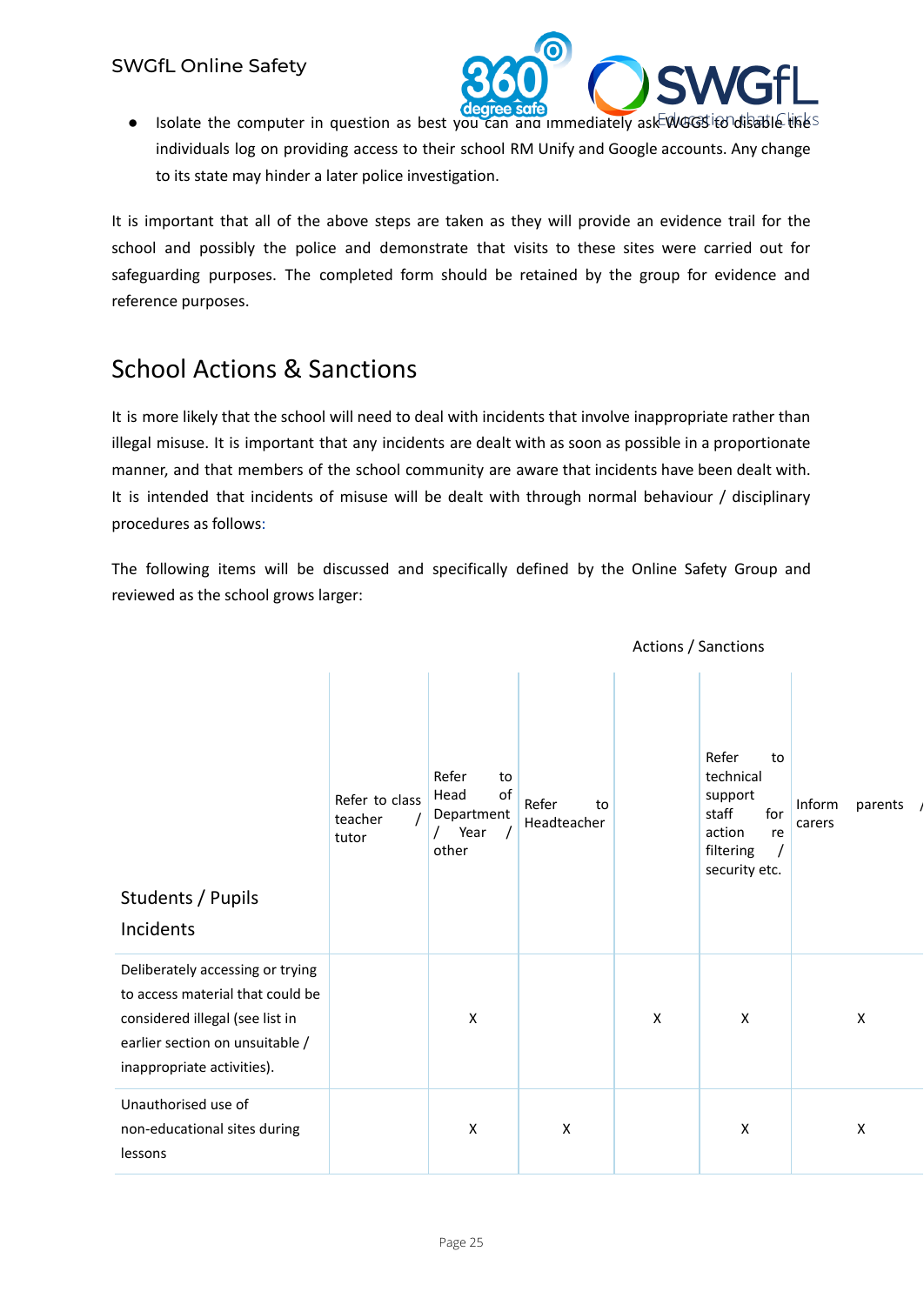#### SWGfL Online Safety



| Unauthorised / inappropriate                                                                                    |                |                    |                    | Education that Clicks |                    |
|-----------------------------------------------------------------------------------------------------------------|----------------|--------------------|--------------------|-----------------------|--------------------|
| use of mobile phone / digital<br>camera / other mobile device                                                   | X              | $\pmb{\mathsf{X}}$ |                    | $\pmb{\mathsf{X}}$    | Χ                  |
| Unauthorised / inappropriate<br>use of social media / messaging<br>apps / personal email                        | X              | X                  |                    | $\mathsf X$           | X                  |
| Unauthorised downloading or<br>uploading of files                                                               | X              | X                  |                    | $\pmb{\mathsf{X}}$    | X                  |
| Allowing others to access<br>school network by sharing<br>username and passwords                                | X              | X                  |                    | X                     | X                  |
| Attempting to access or<br>accessing the school network,<br>using another student's /<br>pupil's account        | X              | X                  |                    | $\mathsf X$           | X                  |
| Attempting to access or<br>accessing the school network,<br>using the account of a member<br>of staff           | X              | X                  | Χ                  | $\pmb{\mathsf{X}}$    | X                  |
| Corrupting or destroying the<br>data of other users                                                             | $\pmb{\times}$ | X                  | Χ                  | X                     | Χ                  |
| Sending an email, text or<br>message that is regarded as<br>offensive, harassment or of a<br>bullying nature    | X              | X                  | $\pmb{\mathsf{X}}$ | $\pmb{\mathsf{X}}$    | $\pmb{\mathsf{X}}$ |
| Continued infringements of the<br>above, following previous<br>warnings or sanctions                            | X              | X                  | Χ                  | $\pmb{\mathsf{X}}$    | X                  |
| Actions which could bring the<br>school into disrepute or breach<br>the integrity of the ethos of the<br>school | X              | X                  | Χ                  | X                     | $\pmb{\mathsf{X}}$ |
| Using proxy sites or other<br>means to subvert the school's 's<br>filtering system                              | X              | X                  | Χ                  | $\mathsf X$           | $\pmb{\mathsf{X}}$ |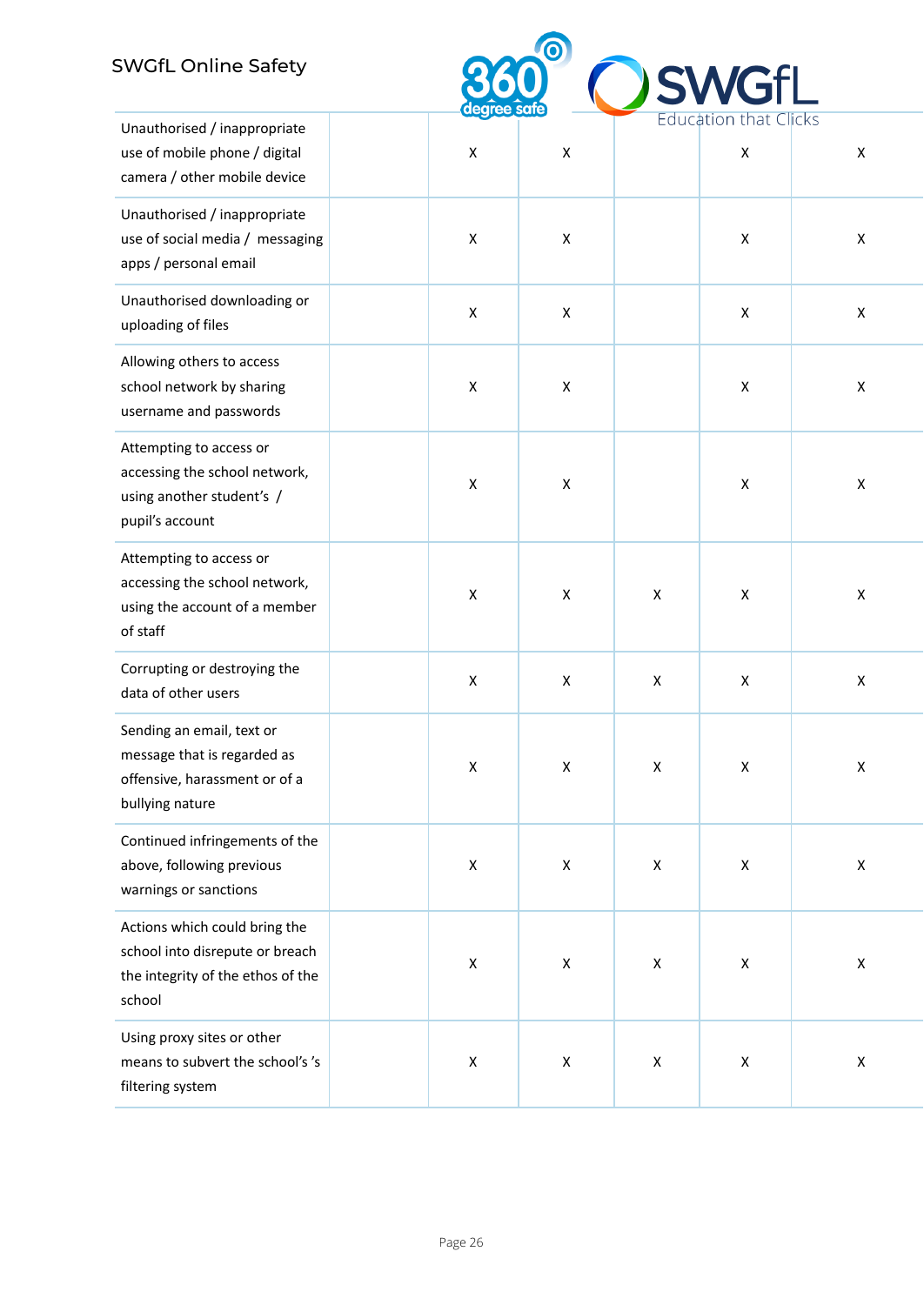

| Accidentally accessing offensive<br>or pornographic material and<br>failing to report the incident                                  | ∼<br>X | Χ |   | Education that Clicks<br>X | Χ |
|-------------------------------------------------------------------------------------------------------------------------------------|--------|---|---|----------------------------|---|
| Deliberately accessing or trying<br>to access offensive or<br>pornographic material                                                 | X      | X | X | X                          | Χ |
| Receipt or transmission of<br>material that infringes the<br>copyright of another person or<br>infringes the Data Protection<br>Act | X      | x | X | X                          | Χ |

#### Actions / Sanctions

| <b>Staff Incidents</b>                                                                                                                                                         | Refer to<br>line<br>manager | Refer to<br>Headteac<br>her | Refer to<br>Local<br>Authority /<br><b>HR</b> | Refer to<br>Police | Refer to<br>Technical<br>Support<br>Staff for<br>action re<br>filtering<br>etc. | Warning            |
|--------------------------------------------------------------------------------------------------------------------------------------------------------------------------------|-----------------------------|-----------------------------|-----------------------------------------------|--------------------|---------------------------------------------------------------------------------|--------------------|
| Deliberately accessing or trying to access<br>material that could be considered illegal<br>(see list in earlier section on unsuitable /<br>inappropriate activities).          |                             | X                           |                                               | X                  | X                                                                               | X                  |
| Inappropriate personal use of the<br>internet / social media / personal email                                                                                                  |                             | $\pmb{\mathsf{X}}$          |                                               |                    | $\mathsf X$                                                                     | $\sf X$            |
| Unauthorised downloading or uploading<br>of files                                                                                                                              |                             | X                           |                                               |                    | X                                                                               | X                  |
| Allowing others to access school<br>network by sharing username and<br>passwords or attempting to access or<br>accessing the school network, using<br>another person's account |                             | X                           |                                               |                    |                                                                                 | $\pmb{\mathsf{X}}$ |
| Careless use of personal data e.g.<br>holding or transferring data in an<br>insecure manner                                                                                    |                             | X                           |                                               |                    |                                                                                 | $\pmb{\mathsf{X}}$ |
| Deliberate actions to breach data<br>protection or network security rules                                                                                                      |                             | X                           |                                               |                    | X                                                                               | X                  |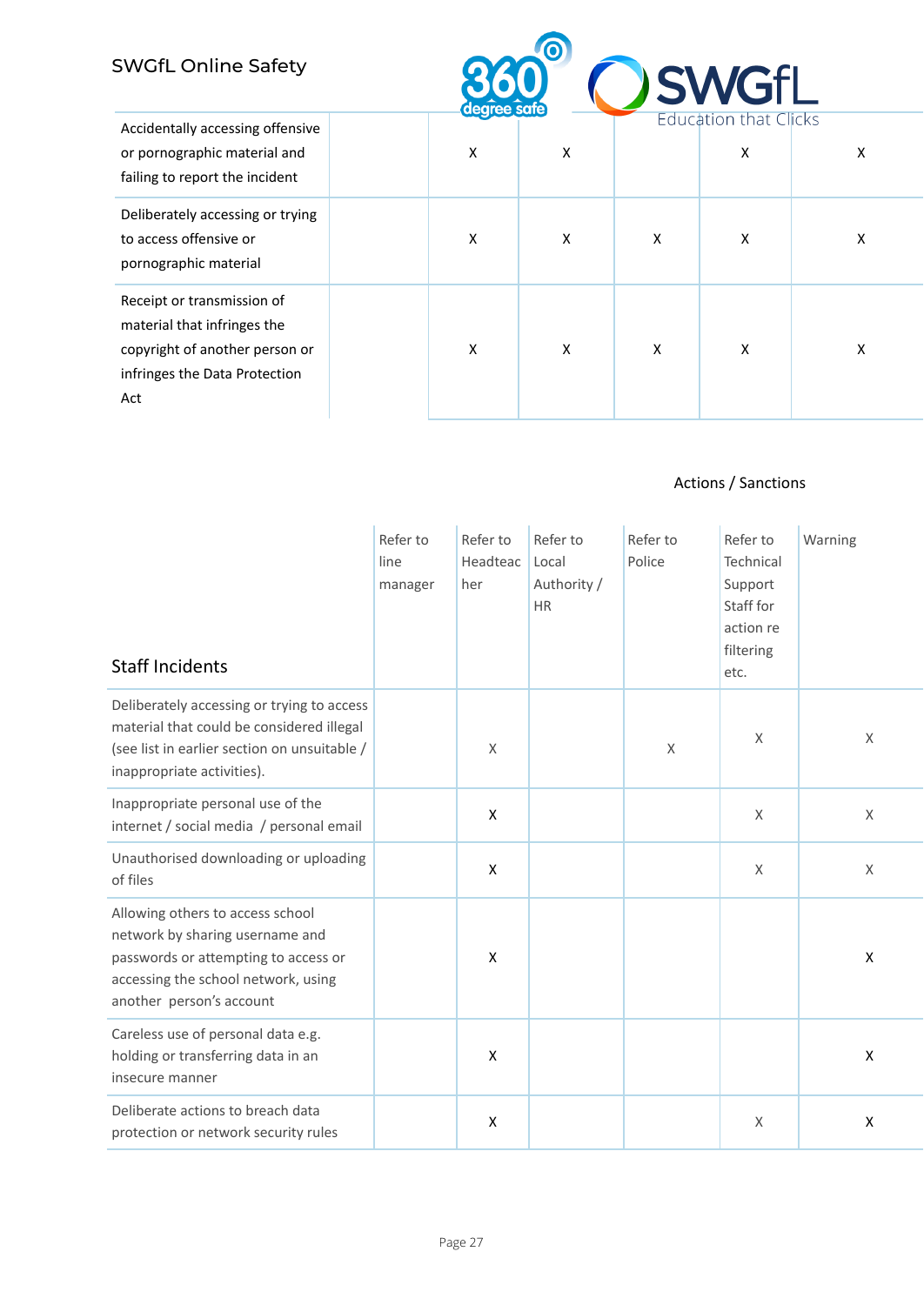#### SWGfL Online Safety



| Corrupting or destroying the data of                                                                                                                 |                    |              |             | EQUEQUOIT LITUL CITERS |                |
|------------------------------------------------------------------------------------------------------------------------------------------------------|--------------------|--------------|-------------|------------------------|----------------|
| other users or causing deliberate<br>damage to hardware or software                                                                                  | $\mathsf{x}$       |              |             | X                      | $\pmb{\times}$ |
| Sending an email, text or message that<br>is regarded as offensive, harassment or<br>of a bullying nature                                            | $\pmb{\mathsf{X}}$ |              |             | X                      | X              |
| Using personal email / social networking<br>/ instant messaging / text messaging to<br>carrying out digital communications with<br>students / pupils | $\pmb{\mathsf{X}}$ |              | X           |                        | $\mathsf X$    |
| Actions which could compromise the<br>staff member's professional standing                                                                           | $\mathsf X$        |              |             |                        |                |
| Actions which could bring the school<br>into disrepute or breach the integrity of<br>the ethos of the school                                         | X                  |              |             |                        | $\mathsf X$    |
| Using proxy sites or other means to<br>subvert the school's 's filtering system                                                                      | X                  |              |             | X                      | $\mathsf X$    |
| Accidentally accessing offensive or<br>pornographic material and failing to<br>report the incident                                                   | $\mathsf X$        |              |             | X                      | X              |
| Deliberately accessing or trying to access<br>offensive or pornographic material                                                                     | $\mathsf X$        | $\mathsf{X}$ | $\mathsf X$ | X                      | $\mathsf{X}$   |
| Breaching copyright or licensing<br>regulations                                                                                                      | $\mathsf X$        |              |             | $\mathsf X$            | $\mathsf X$    |
| Continued infringements of the above,<br>following previous warnings or sanctions                                                                    | X                  | X            | X           | X                      | X              |